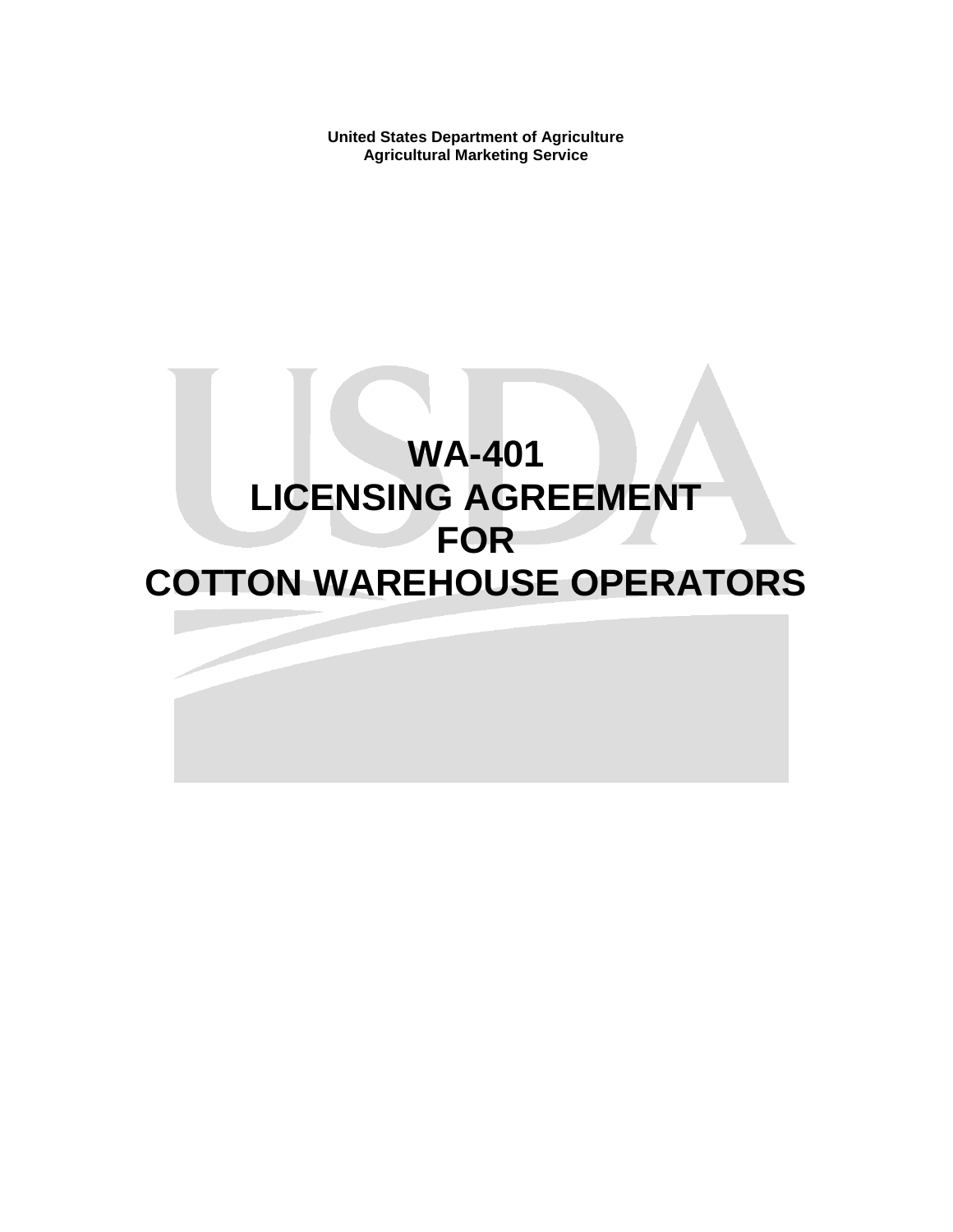**WA-401**  $(07-31-18)$ 

## **U. S. DEPARTMENT OF AGRICULTURE** Agricultural Marketing Service<br>United States Warehouse Act

Form Approved - OMB No. 0581-0305

License Number

**Effective Date** 

## LICENSING AGREEMENT FOR COTTON WAREHOUSE OPERATORS

|    | <b>Table of Contents</b> |                |  |  |  |
|----|--------------------------|----------------|--|--|--|
| Ι. |                          | -1             |  |  |  |
|    |                          | 3              |  |  |  |
| П. |                          | 3              |  |  |  |
|    | А.                       |                |  |  |  |
|    | <b>B.</b>                | 3              |  |  |  |
|    | C.                       | 3              |  |  |  |
|    |                          | $\overline{4}$ |  |  |  |
|    | А.                       | $\overline{4}$ |  |  |  |
|    | В.                       | 5              |  |  |  |
|    | C.                       | 5              |  |  |  |
|    | D.                       | 5              |  |  |  |
|    |                          | 5              |  |  |  |
|    | A.                       | 5              |  |  |  |
|    | <b>B.</b>                | 5              |  |  |  |
|    |                          |                |  |  |  |
| V. |                          | 6              |  |  |  |
|    | А.                       | 6              |  |  |  |
|    | <b>B.</b>                | 8              |  |  |  |
|    | C.                       | 8              |  |  |  |
|    | D.                       | 9              |  |  |  |
|    | Е.                       | 9              |  |  |  |
|    | F.                       | 10             |  |  |  |
|    | G.                       | -10            |  |  |  |
|    | H.                       |                |  |  |  |
|    | L.                       |                |  |  |  |
|    | J.                       |                |  |  |  |
| K. |                          |                |  |  |  |
| L. |                          |                |  |  |  |
| M. |                          |                |  |  |  |
|    | N.                       |                |  |  |  |
|    |                          |                |  |  |  |
|    |                          |                |  |  |  |
|    | 1.                       |                |  |  |  |
|    | 2.                       |                |  |  |  |
|    | 3.                       |                |  |  |  |
|    |                          | -16            |  |  |  |
|    | 1.                       | 16             |  |  |  |
|    | 2.                       | -18            |  |  |  |
|    | 3.                       | 20             |  |  |  |
|    | 4.                       | 20             |  |  |  |
|    | 5.                       |                |  |  |  |
|    | 6.                       |                |  |  |  |
|    | 7.                       | 21             |  |  |  |
|    |                          |                |  |  |  |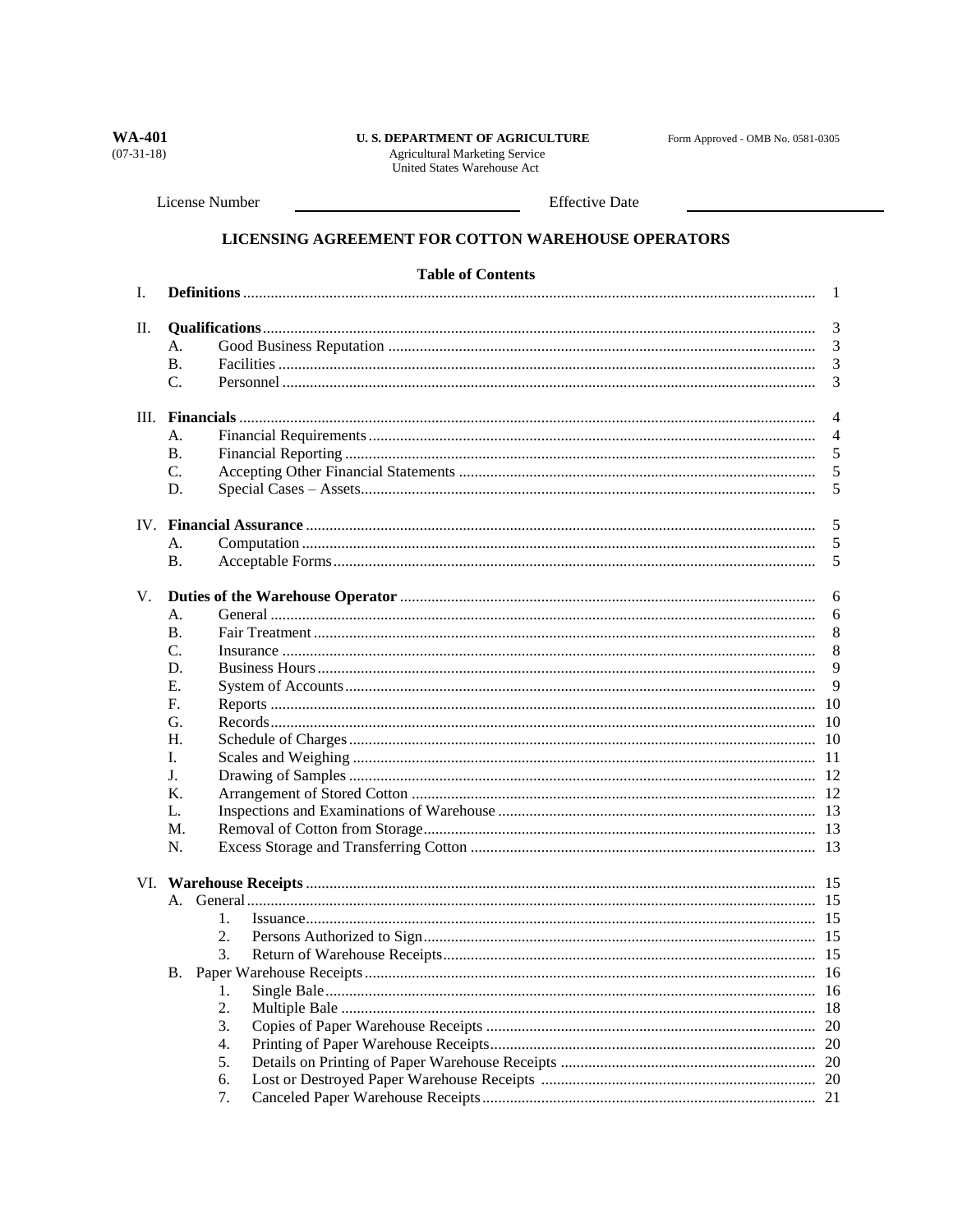## **Table of Contents (Continued)**

| $\mathbf{1}$ . |  |
|----------------|--|
| 2.             |  |
| 3.             |  |
|                |  |
| A.             |  |
| В.             |  |
| $C_{\cdot}$    |  |
|                |  |
|                |  |
|                |  |
| <b>B.</b>      |  |
|                |  |
|                |  |
|                |  |
|                |  |
| A.             |  |
| <b>B.</b>      |  |
| $C_{\cdot}$    |  |
| D.             |  |
| E.             |  |
| F.             |  |
|                |  |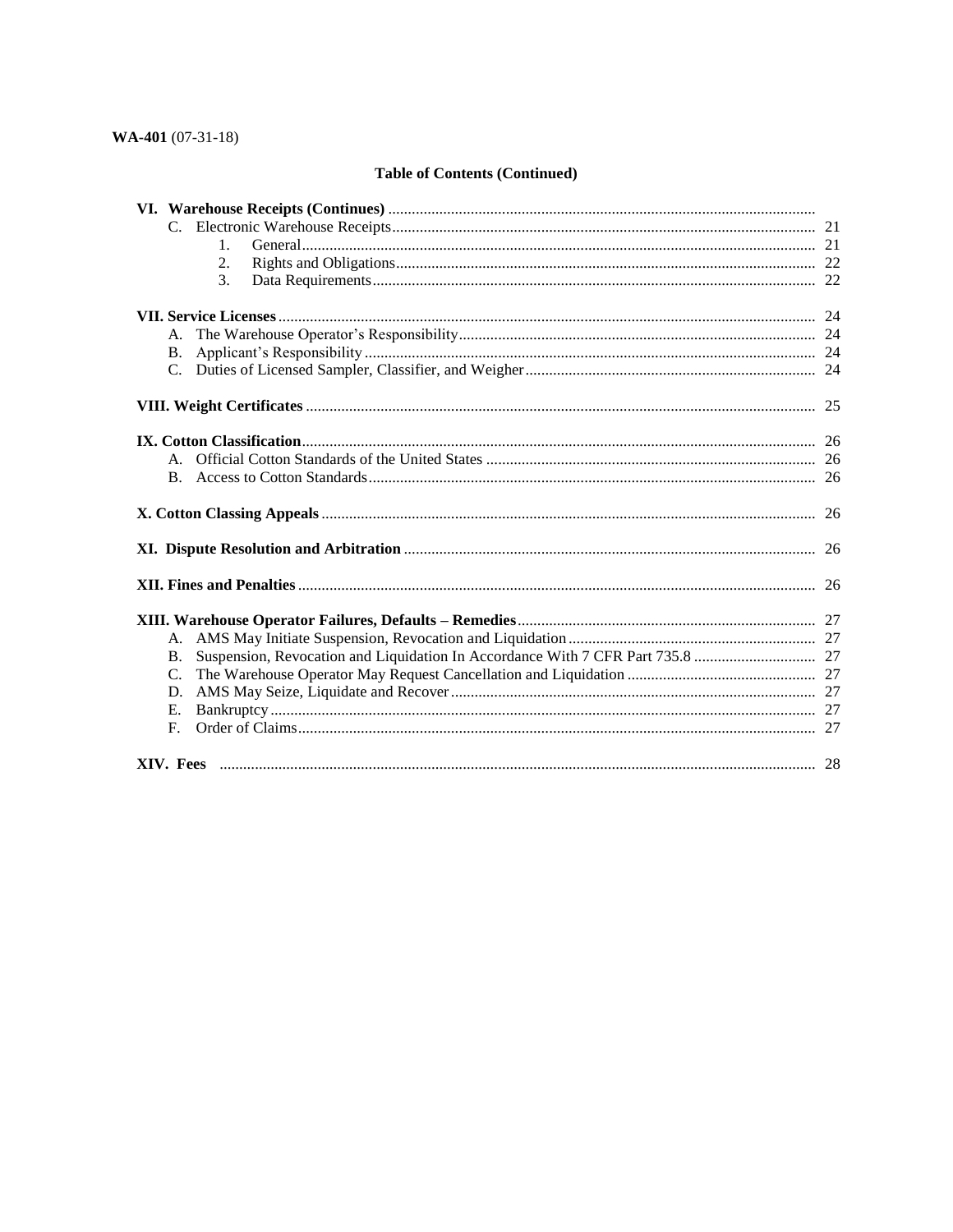#### **WA-401** (07-31-18)

#### **Licensing Agreement for Cotton Warehouse Operators**

 As a condition of initial and continued licensing under the United States Warehouse Act (USWA), administered by the Administrator, Agricultural Marketing Service (AMS), United States Department of Agriculture (USDA), the Warehouse Operator agrees to the terms and conditions set forth in this Agreement, the regulations found at 7 CFR Part 735 and the Statute found at 7 U.S.C. 241 *et seq*.

 No person may represent themselves as licensed under the USWA unless holding an un-suspended or un-revoked license under the USWA.

 Any person engaged in the business of Warehouse Operator but not licensed under USWA **is barred from participation** in or benefit from any USWA activity or its claimants from any of USWA protections or coverages.

 To the extent that the USWA, the regulations at 7 CFR Part 735, this Agreement and addenda conflict with the laws, regulations, or practices of various states, localities or municipalities, the USWA, regulations at 7 CFR Part 735, this Agreement and addenda prevail.

The following are included by reference:

United States Warehouse Act (7 U.S.C. 241 *et seq)* 

Public Law 106-472 "The Grain and Warehouse Improvement Act of 2000" (the Act)

Agricultural Marketing Act of 1946 (7 U.S.C. 1621-1627), as amended

United States Cotton Standards Act ( 7 U.S.C. 51)

#### **I. Definitions**

 **Administrator.** The AMS designee under whose general direction and supervision all provisions and activities regulated under the USWA are administered.

 **Agricultural Marketing Service.** An agency of the USDA whose jurisdiction includes administration of the USWA.

**Business Day.** A calendar day excluding Saturdays, Sundays, or Federal holidays.

 **Central Filing System (CFS).** An electronic system operated and maintained by a provider, as a disinterested third party, authorized by AMS where information relating to warehouse receipts, USWA documents and other electronic documents is recorded and maintained in a confidential and secure fashion independent of any outside influence or bias in action or appearance.

 **Certificate.** A USWA document that bears specific assurances under the USWA or warrants a person to operate or perform in a certain manner and sets forth specific responsibilities, rights, and privileges granted to the person under the USWA.

 **Control of the Facility.** The Warehouse Operator's ultimate responsibility for the operation and integrity of the warehouse storage facility by ownership, lease, or operating agreement.

 **Conveyance.** The individual means of transportation (truck, railroad car, unit train, barge, or vessel) used in receiving or shipping cotton.

**WA-401** (07-31-18) Page 2 of 29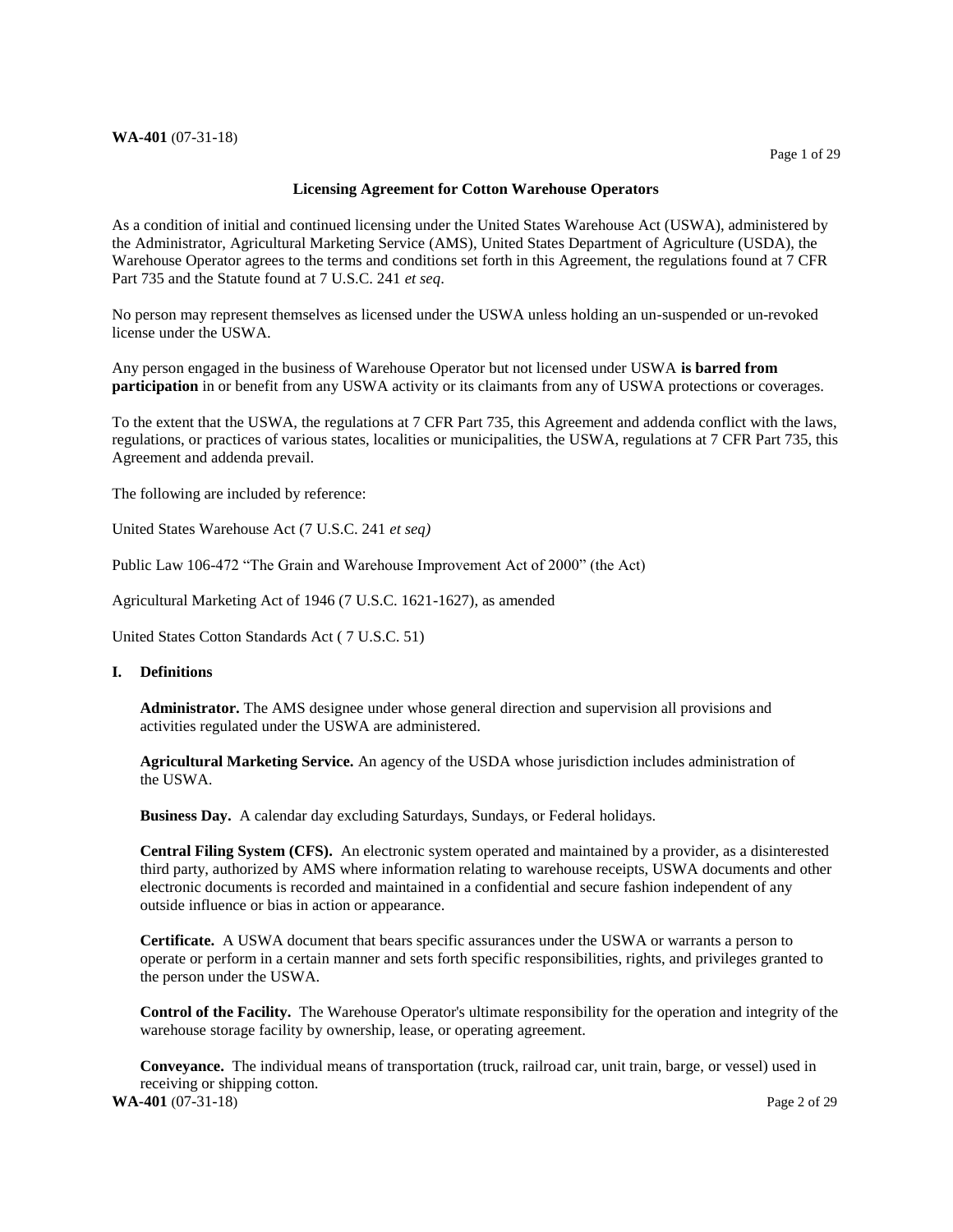<span id="page-4-0"></span> **Current assets**. Assets, including cash, that are reasonably expected to be realized in cash or sold or consumed during the normal operating cycle of the business or within one year if the operating cycle is shorter than one year.

 **Current liabilities**. Those financial obligations which are expected to be satisfied during the normal operating cycle of the business or within one year if the operating cycle is shorter than one year.

**Crop Year.** The calendar year in which cotton is planted.

 **Electronic Document.** Any document that is generated, sent, received, or stored by electronic, optical, or similar means, including, but not limited to, electronic data interchange, advanced communication methods, electronic mail, telegram, telex, or telecopy.

 **Electronic Warehouse Receipt (EWR).** A warehouse receipt that is authorized by AMS to be issued or transmitted under the USWA in the form of an electronic document.

 **Examiner.** The individual designated by AMS for the purpose of examining warehouses or for any other activities authorized under the USWA.

 **Financial Assurance.** The surety bond or other financial obligation authorized by AMS that is a condition of receiving a license or authorization under the USWA.

 **Force majeure***.* Those severe weather conditions, fire, explosion, flood, earthquake, nuclear incident, nuclear reaction, nuclear radiation, radioactive contamination, insurrection, riot, strike, labor dispute, acts of terrorism, act of civil or military, non-availability of transportation facilities, or any other cause beyond the control of the Warehouse Operator that renders performance impossible.

 **Holder.** The person that has possession in fact or by operation of law of a warehouse receipt, USWA electronic document, or any electronic document.

 **Licensed sampler, classifier and weigher.** A person licensed under the USWA to sample, classify and/or weigh and certificate the grade or other class and weight of cotton stored at a cotton warehouse licensed under the USWA.

Load Out. Removing the cotton from the warehouse and loading the cotton into a conveyance.

 **Net Worth.** When liabilities are subtracted from allowable assets, it is the balance amount. In determining allowable assets, credit may be given for appraisal of real property less improvements and for the appraisal of insurable property such as buildings, machinery, equipment, and merchandise inventory only to the extent that such property is protected by insurance against loss or damage by fire, lightning, and other risk. Such insurance must be in the form of lawful insurance policies issued by insurance companies authorized to do such business and subject to service of process in the State in which the warehouse is located. AMS will determine what assets are allowable and under what conditions appraisals may be used.

 **Non-storage cotton**. Those transit bales received temporarily into a warehouse for conditioning, transferring or assembling for shipment, or specific lots of cotton moving through a warehouse for current merchandising or mill use, against which no warehouse receipts are issued and no storage charges assessed.

 **Open Storage Cotton.** Cotton stored in the warehouse belonging to others which is not warehouse receipted or company owned.

 **Reconcentrated or consolidated cotton.** Those bales received into licensed storage space from one or more outside locations for the purpose of shipping such cotton as one unit, block or load. **WA-401** (07-31-18) Page 3 of 29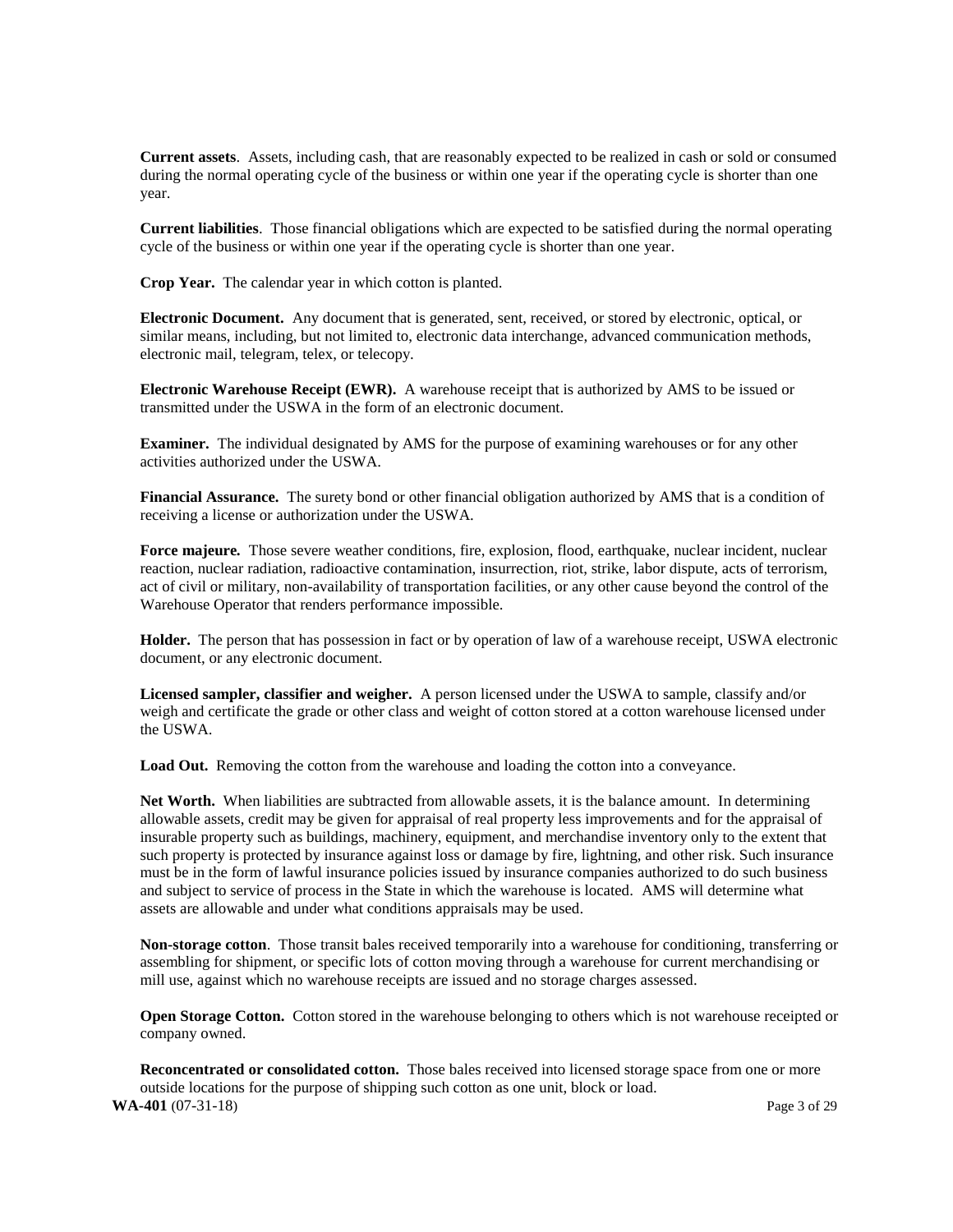**Schedule of Charges.** The public tariff or uniform rate or amount charged by the Warehouse Operator for specific services offered or rendered under the USWA.

 **Schedule of Fees.** Those fees charged and assessed by AMS for licensing or services furnished under the USWA to help defray the costs of administering the USWA.

 **Storage cotton.** Cotton received into, stored in, or delivered out of the warehouse which is not classified as non-storage.

 **Transit cotton.** Those bales remaining less than 14 calendar days, that are unloaded into and reloaded from licensed storage space as a stopover point during transport from one destination to another.

 **Warehouse Capacity.** The maximum quantity of cotton that the warehouse will accommodate when stored in a manner customary to the warehouse, as determined by AMS.

**Warehouse Operator.** A person licensed under the USWA who owns or manages a cotton warehouse.

 **Warehouse Receipt.** A receipt, either negotiable or nonnegotiable, issued by the Warehouse Operator that evidences title to the cotton received by the Warehouse Operator for storage in their USWA licensed space, including an EWR.

#### **II. Qualifications**

In general, licensees under the USWA are expected to have **(each** the following characteristics):

- A. Responsible persons and organizations, with a good business reputation, who:
	- 1. are in the business of public warehousing.
	- 2. have adequate financial resources to operate their business, and
	- 3. have knowledge of and experience in generally accepted warehousing practices for cotton.
- B. Have facilities that:
	- 1. are physically and operationally suitable for the protection of cotton in store,
	- 2. allow for the accurate and efficient weighing, sampling, and inspection of the cotton in store, and
	- 3. are within the control, extending to the immediate surrounding environment, of the Warehouse Operator.
- C. Have personnel available that:
	- 1. have knowledge and experience in weighing, sampling, and inspection of cotton,
	- 2. are able to assist the AMS warehouse examiner with examinations, and
	- 3. have integrity, good judgment and proven performance.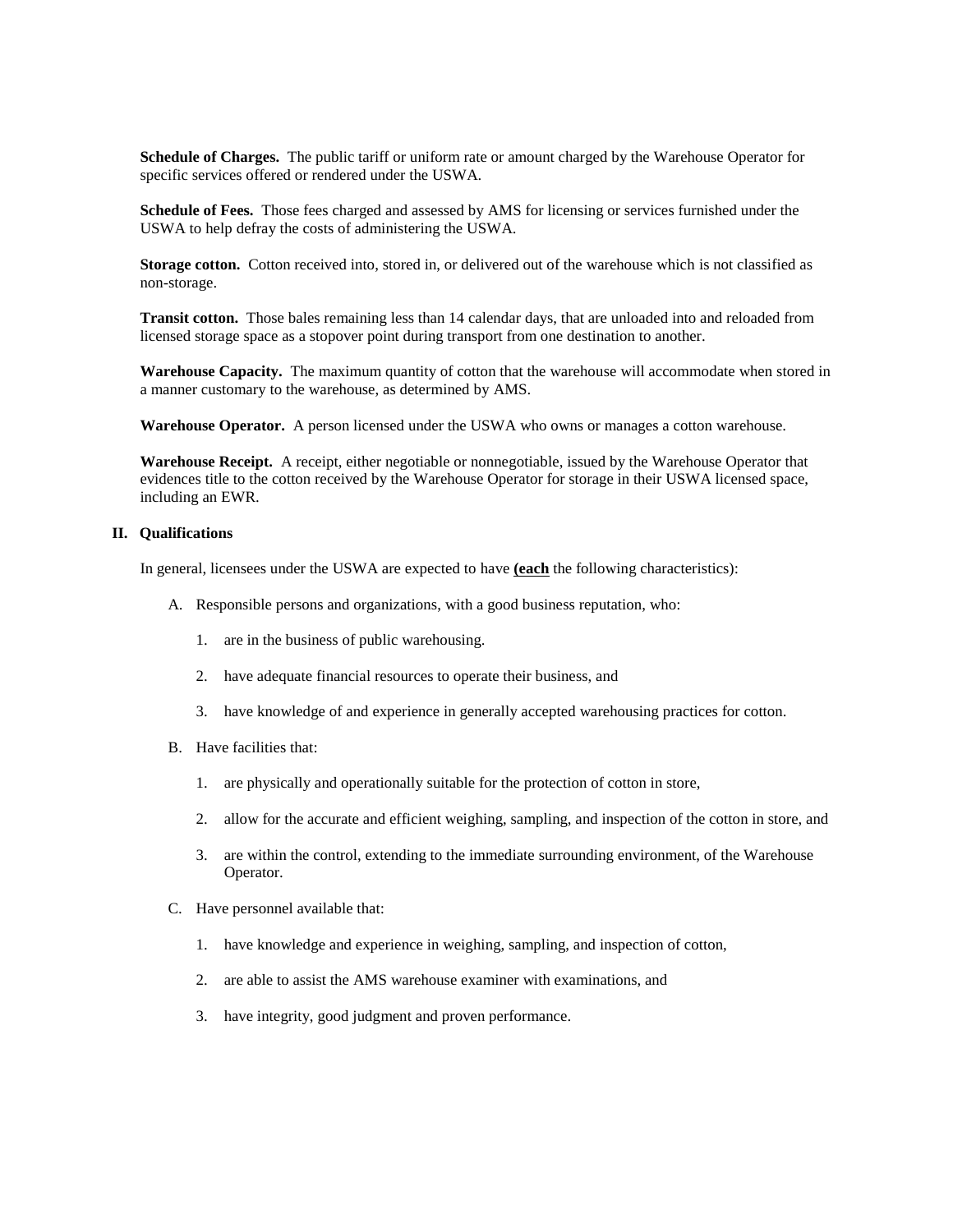#### <span id="page-6-0"></span>**III. Financials**

- 1. The Warehouse Operator agrees to have and maintain (**each** of the following):
	- a. total net worth of at least the amount obtained by multiplying \$10.00 by the maximum number of bales that the warehouse accommodates when stored in the manner customary to each warehouse up to a maximum of \$[250,000.00](https://250,000.00) per State included under any one license; however, no person may be licensed or remain licensed as a Warehouse Operator unless that person has minimum allowable net worth of at least \$[25,000.00.](https://25,000.00) (Any deficiency in net worth above the [\\$25,000.00](https://25,000.00) minimum may be supplied by an increase in the amount of the financial assurance). The Warehouse Operator need not have in excess of \$[250,000.00](https://250,000.00) allowable net worth unless required by AMS.
	- b. total allowable current assets equal to or exceeding total current liabilities or evidence acceptable to AMS that funds will be and remain available to meet current obligations.
- 2. If the Warehouse Operator licenses or applies for a license to operate multiple warehouses, the maximum capacity of all licensed warehouses will be the capacity considered in determining whether the Warehouse Operator meets the net worth requirements.
- B. Financial Reporting
	- 1. The Warehouse Operator agrees to provide annually, within 90 calendar days of their fiscal year end, or more frequently if required, to AMS, financial statements from the Warehouse Operator's records prepared according to generally accepted accounting principles. AMS may grant one 30 calendar day extension to provide a financial statement.
	- 2. The required financial statements must include (**each** of the following but not be limited to):
		- a. a balance sheet,
		- b. a statement of income (profit and loss),
		- c. a statement of retained earnings, and
		- d. a statement of cash flows.
	- 3. Authorized representatives for the Warehouse Operator must certify under penalty of perjury that the statements, as prepared, accurately reflect the financial condition of the Warehouse Operator as of the date designated and fairly represent the results of operations for the period designated.
	- 4. The Warehouse Operator must have the required financial statements reviewed or audited by a certified public accountant or an independent public accountant as approved by AMS. Audits by independent certified public accountants and independent public accountants must be made in accordance with standards established by the American Institute of Certified Public Accountants. The accountant's certification, assurances, opinion, comments, and notes on this statement, must be furnished along with the financial statements.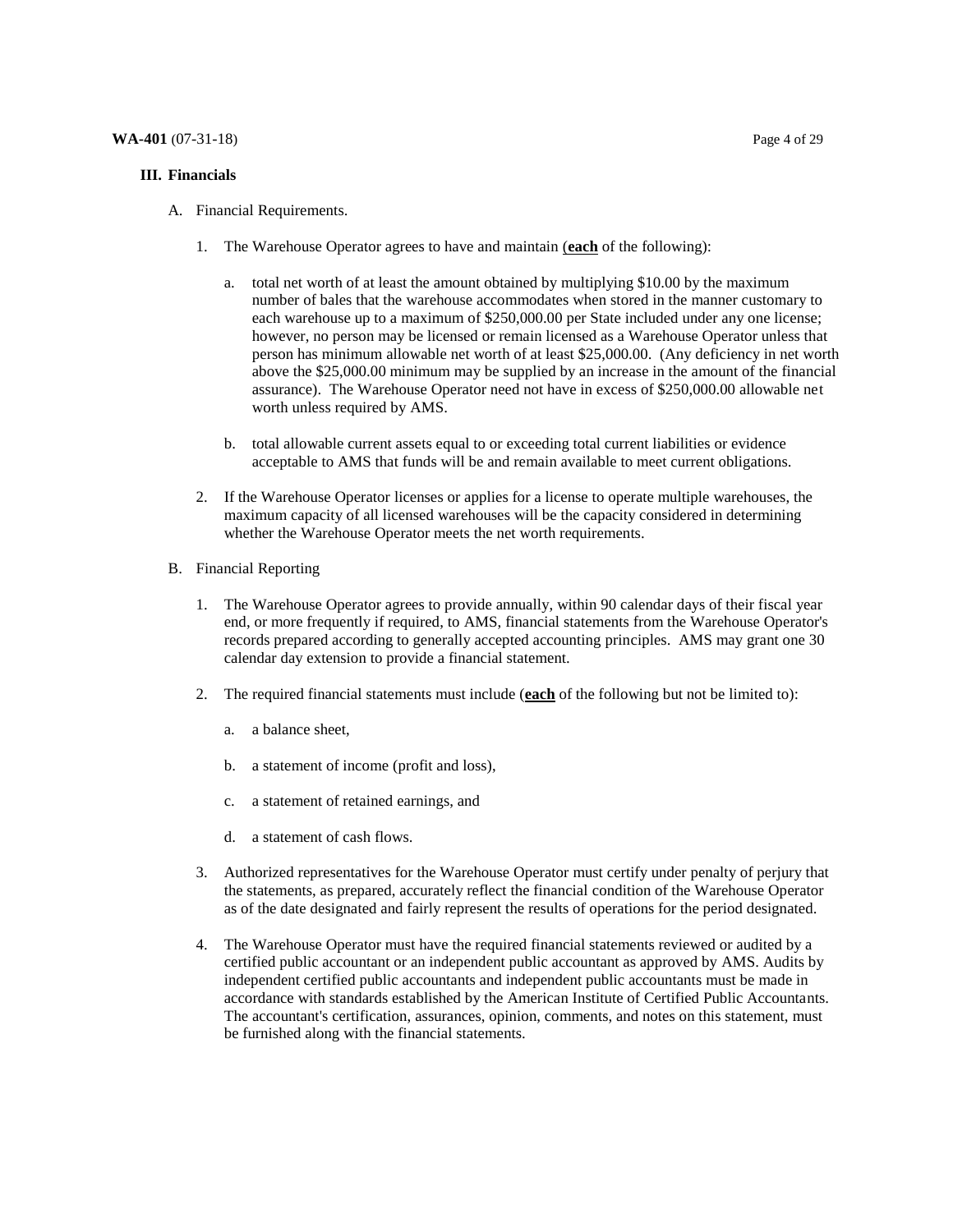C. Accepting Other Financial Statements

 The Warehouse Operator may meet the financial and reporting requirements of Sections A and B, subject to AMS approval, with **any** of the following:

- 1. consolidated financial statements of a parent company that separately identifies the financial position of the Warehouse Operator as subsidiary, or
- 2. guaranty agreement from a parent company submitted on behalf of a wholly-owned subsidiary if parent companies submit financial statements which meet the Sections A and B requirements, or
- 3. guaranty agreement accompanied by an audit level financial statement meeting the Sections A and B requirements of an entity with substantial interest in a Warehouse Operator.
- D. Special Cases Assets

 Subject to such terms and conditions as AMS may prescribe and for the purposes of determining allowable assets, appraisals of the value of fixed assets in excess of the book value claimed in the financial statement submitted by a Warehouse Operator to conform with the requirements may be allowed if **each** of the following conditions are met:

- 1. The appraisals are prepared by independent appraisers and according to established appraisal criteria acceptable to AMS, and
- 2. The assets are fully insured against casualty loss.

#### **IV. Financial Assurance**

A. Computation

The Warehouse Operator agrees (to **each** of the following):

- 1. to furnish financial assurance computed at the rate of ten dollars (\$10.00) per bale for the maximum number of bales that the warehouse accommodates when stored in the manner customary to the warehouse as determined by AMS up to a maximum of two hundred fifty thousand dollars (\$[250,000.00\)](https://250,000.00) per State, but not less than twenty thousand dollars (\$[20,000.00\)](https://20,000.00) in each State, and
- 2. to furnish additional financial assurance if AMS finds that conditions exist which warrant requiring additional financial assurance.
- B. Acceptable Forms.

The Warehouse Operator may offer as financial assurance **any** of the following:

- 1. a Warehouse Operator's surety bond,
- 2. a deposit with AMS of United States bonds, United States Treasury notes, or other public debt obligations of the United States or obligations that are unconditionally guaranteed as to both interest and principal by the United States subject to **each** of the following restrictions: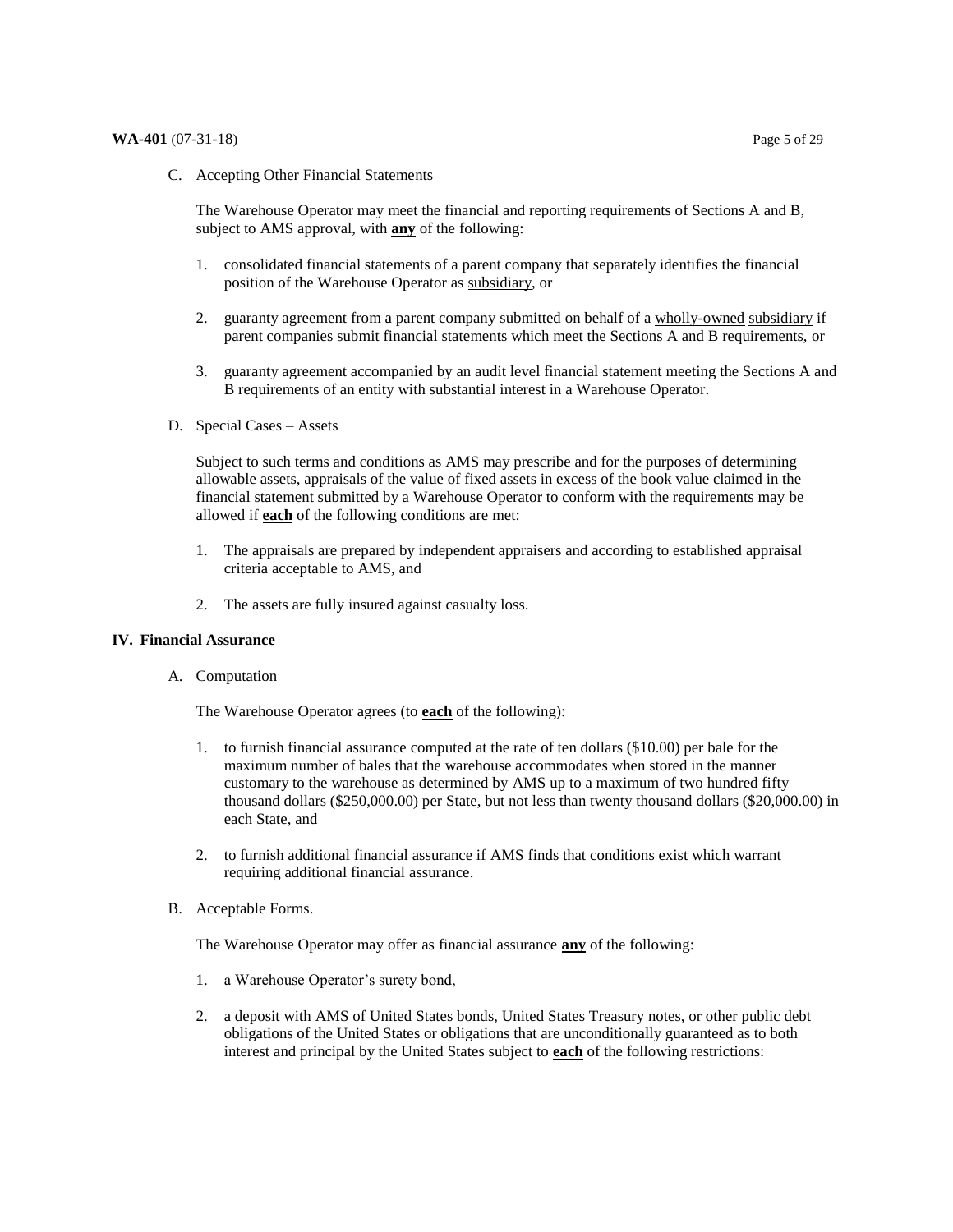- a. the obligation deposited will **NOT** be considered a part of the Warehouse Operator's assets,
- b. any deficiency in allowable net worth above the [\\$25,000.00](https://25,000.00) minimum may be offset by the Warehouse Operator furnishing acceptable financial assurance for the difference,
- c. the deposit may be replaced or continued in the required amount from year to year, and
- d. the deposit will not be released until one year after cancellation or revocation of the license that it supports or until satisfaction of any claim against the deposit, whichever is later or approved by AMS.
- 3. a letter of credit issued to AMS, on a form approved by AMS, and **each** of the following apply:
	- a. for a period of not less than two years to coincide with the period of any deposit of obligations,
	- b. must be irrevocable, issued by a commercial bank payable to AMS, by sight draft and insured by the Federal Deposit Insurance Corporation or by an institution in good standing regulated by the Farm Credit Administration, and
	- c. the deposit will not be considered an asset of the company.
- 4. other forms of financial assurance as may be deemed acceptable by AMS.

#### **V. Duties of the Warehouse Operator**

A. General

 The Warehouse Operator agrees, unless prevented from doing so by force majeure, to (**each** of the following):

- 1. **exercise,** at all times, such care in regard to cotton in custody as a reasonably careful owner would exercise under the same circumstances and conditions and not handle or store it in a manner that would damage or degrade it,
- 2. **not differentiate** among depositors regarding use of and access to services, except that available storage space may be allocated,
- 3. **attach** [if not already present] an identification tag to each bale, of a quality acceptable to AMS. These tags will contain a number, be attached in an orderly manner and clearly distinguishable from one another,
- 4. **assure** that all cotton accepted for storage is stored in licensed storage space,
- 5. **accept** for storage only storable bales of cotton,
- 6. **not store** fire damaged cotton in contact with cotton that has not been so damaged,
- 7. **keep** the warehouse reasonably clean at all times and free of materials that will create a hazard or interfere with the handling of cotton, provide a safe environment in and around the warehouse,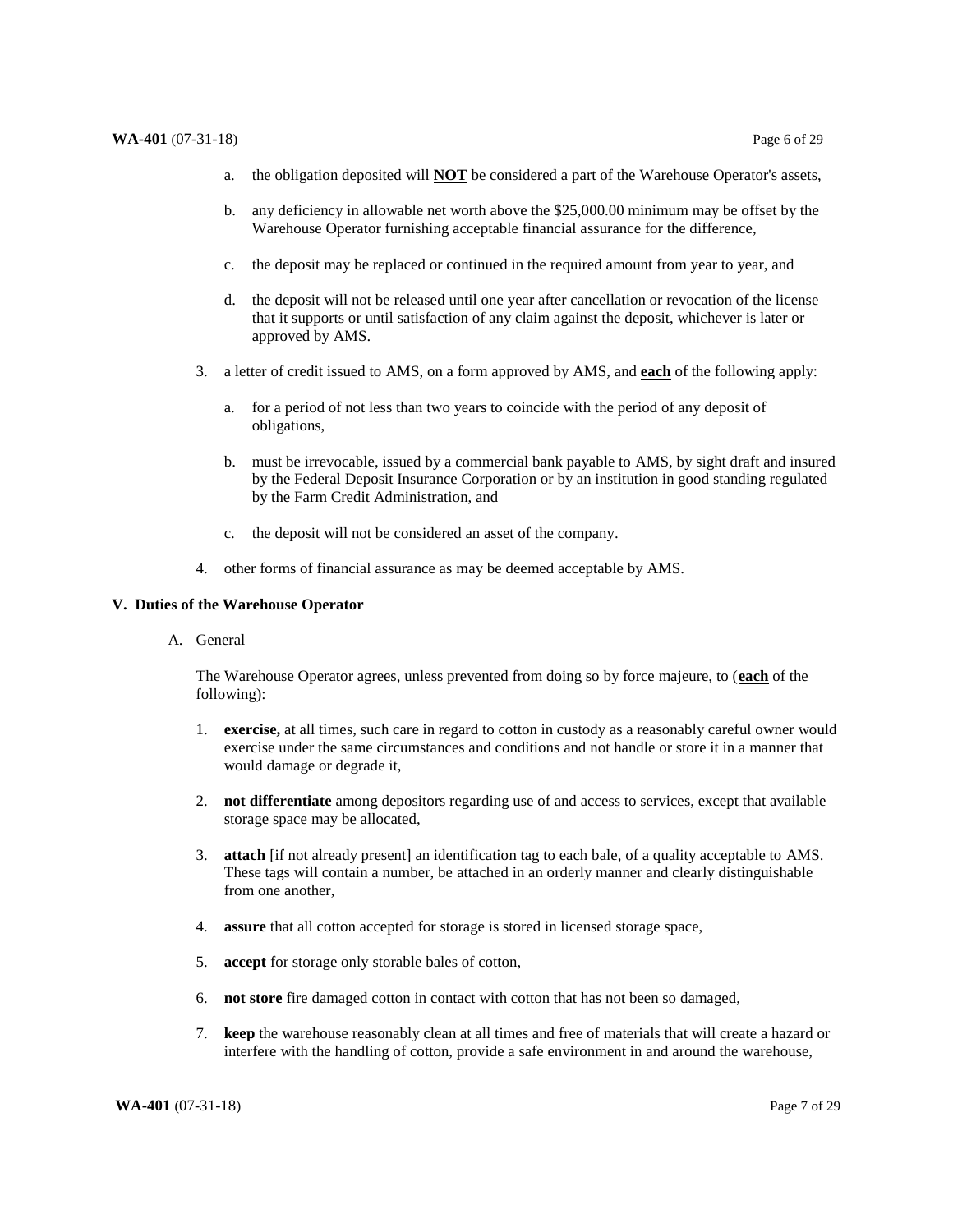- 8. **maintain** the warehouse(s) in sound physical condition consistent with good warehousing practices,
- 9. **provide** all necessary assistance in the execution of inspections and examinations by AMS warehouse examiners,
- 10. **maintain** sufficient inventory as evidenced by outstanding storage obligations,
- 11. **deliver,** unless prevented from doing so by force majeure, stored cotton without unnecessary delay,
	- a. The Warehouse Operator will be considered to have delivered cotton without unnecessary delay, if, for the week in question, the Warehouse Operator has delivered or staged for scheduled delivery at least 4.5 percent of **either**:
		- i. their licensed storage capacity, or
		- ii. Commodity Credit Corporation (CCC) approved storage capacity or other storage capacity as determined by AMS to be in effect during the relevant week of shipment.
	- b. The Warehouse Operator will resolve any claim for noncompliance with the cotton shipping standard or any other dispute in a court of competent jurisdiction or through mutually agreed upon arbitration procedures. The arbitration procedures will be nondiscriminatory and provide equal access and protection relating to the cotton shipping standard.
- 12. **license** all facilities controlled by them at a specific location unless those facilities are specifically exempted by AMS,
- 13. **have** a written security plan that includes measures to protect cotton handled and stored under this Agreement,
- 14. **conduct** a facility vulnerability assessment and establish procedures that address (**each** of the following):
	- a. general security of the physical structures and grounds of the warehouse,
	- b. shipping and receiving procedures to ensure that cotton is not subject to tampering,
	- c. action to be taken in the event of a national emergency, and
	- d. contact information for local security authorities.
- 15. **post** certificates of licensing, and make available current tariffs and rules,
- 16. **maintain**, at all times, legal and operational control of all licensed storage space,
- 17. **report**, immediately, the occurrence of a disaster or loss and the extent of damage to AMS,
- 18. **update** inventory and insurance records upon receiving or shipping cotton and transmit the updated information to their provider, if applicable, that reflects changes and activities in their obligations,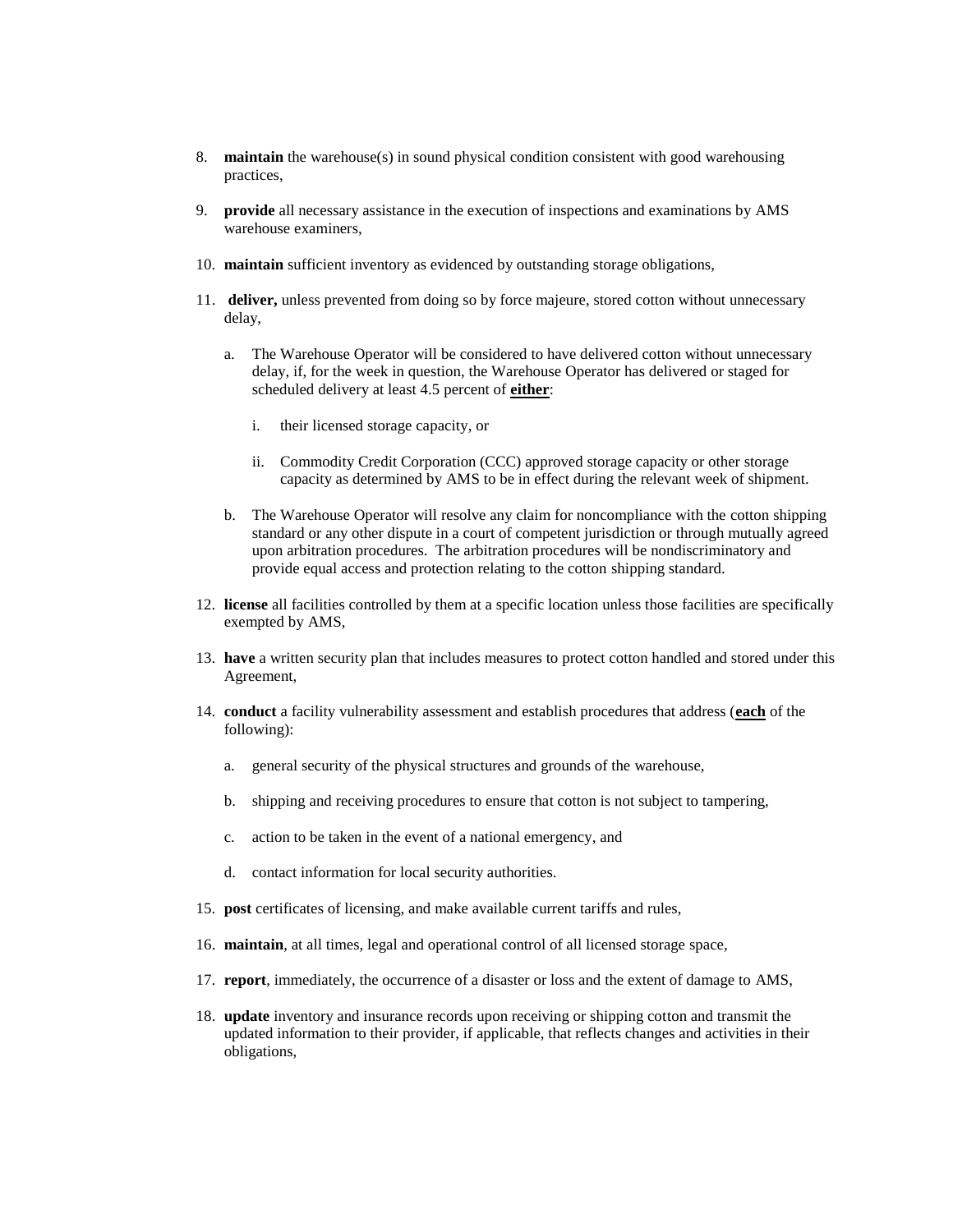- <span id="page-10-0"></span> 20. **prohibit** any warehouse receipt or warehouse record to remain outstanding and uncanceled for any cotton shipped or removed from licensed storage space and no longer stored by the warehouse operator, and
- 21. **assure** that the warehouse inventory and warehouse receipt records are in balance and agreement before the close of the next business day.
- B. Fair Treatment
	- 1. The Warehouse Operator agrees to deal in a fair and reasonable manner with persons storing, or seeking to store, cotton in their warehouse if (**each** of the conditions is met):
		- a. tendered to the warehouse in a suitable condition for warehousing, and
		- b. tendered in a manner consistent with the ordinary and usual course of business.
	- 2. The Warehouse Operator may enter into agreements with depositors to allocate available storage space.
- C. Insurance Requirements

The Warehouse Operator agrees to (**each** of the following):

- 1. **secure,** in their own name, insurance on stored cotton against loss or damage by sprinkler malfunction, fire, lightning, windstorm, cyclone, tornado or inherent explosion and other risk under forms of policies which automatically attach for the full replacement value of stored cotton, as soon as such cotton is placed in their legal custody, and continue such insurance in effect so long as the cotton remains in their legal custody. Arrangements between the Warehouse Operator and insurers concerning deductibles are acceptable as long as any loss is covered in full by the insurer.
- 2. **keep** a general insurance account showing the policy number, issuing company, amount binding, and expiration dates of all insurance policies and in each instance show the property covered by such policies. These insurance policies may be issued by one or more insurance companies.
- 3. **submit** such reports to underwriters as may be required under the terms of such policies,
- 4. **submit** copies of such reports to AMS as required,
- 5. **show**, in their rules and schedule of charges, to be posted at all delivery points, the conditions under which the cotton will be insured against loss or damage by sprinkler malfunction, fire, lightning, windstorm, cyclone, tornado or inherent explosion and other risk, and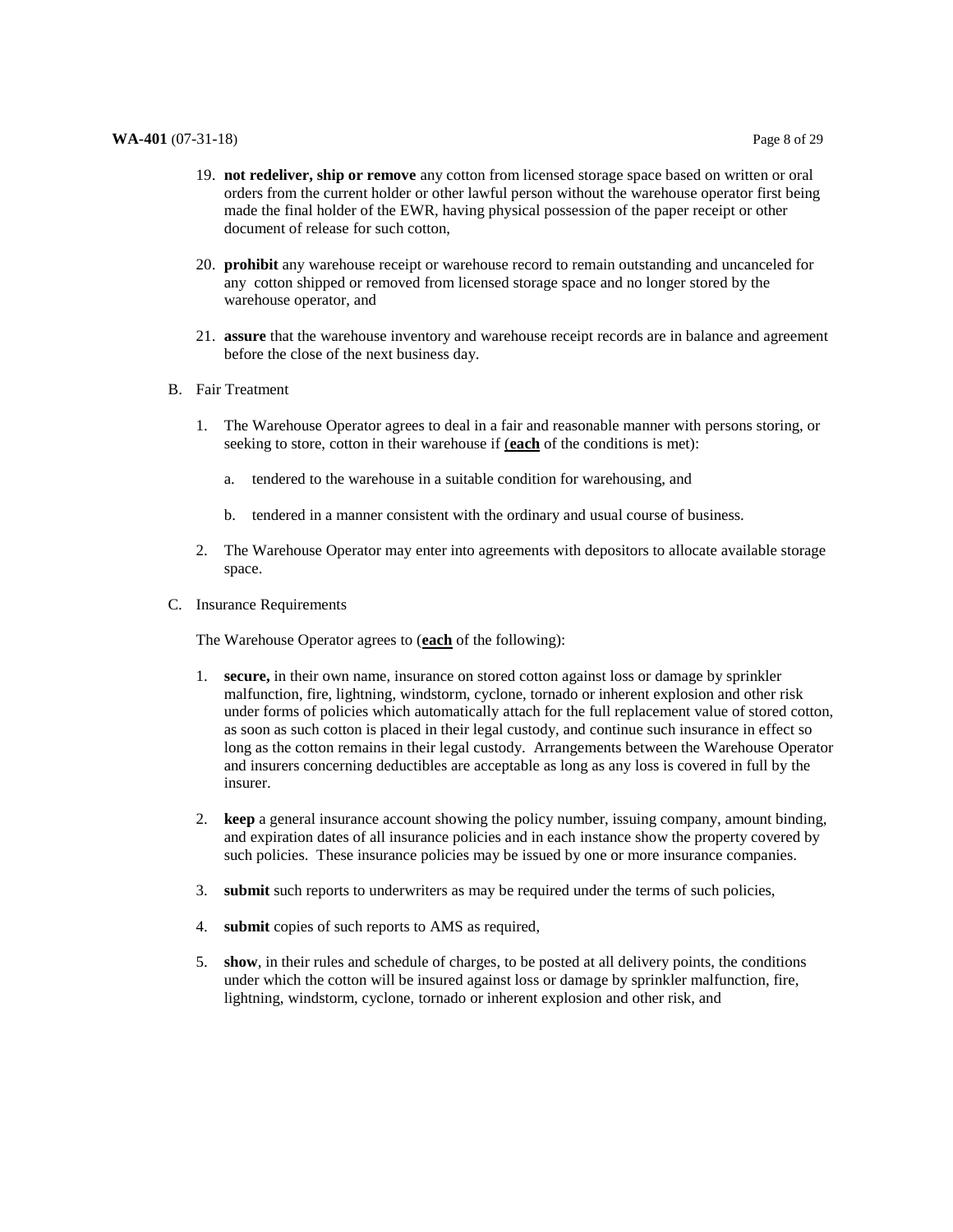#### **WA-401** (07-31-18) Page 9 of 29

- 6. **give AMS written notice,** not less than 30 calendar days, before their insurer(s) intends cancellation of their stock (inventory) coverage or warehouse facility coverage if it is claimed as a financial asset.
- D. Business Hours

The Warehouse Operator agrees to the following:

- 1. **be open** for the purpose of receiving cotton for storage and delivering cotton out of storage and for settlement purposes every normal business day for a period of not less than six hours between the hours of 8 a.m. and 6 p.m.,
- 2. **post** their business hours at the public entrance to both the office and licensed warehouse, or
- 3. **post** notice, in case the warehouse is not to be kept open as required, the period during which the warehouse is to be closed and the name, the address, and telephone number of the person who will be authorized to receive and deliver cotton stored in the warehouse.
- E. System of Accounts

The Warehouse Operator agrees to (**each** of the following):

- 1. **have and maintain** a system of accounts approved by AMS. These records must include (**each** of the following):
	- a. Bale tag numbers,
	- b. Distinguishing mark or identifier,
	- c. Weight,
	- d. Location of the cotton bale in the warehouse,
	- e. Date received for storage,
	- f. Date delivered out of storage, and
	- g. Warehouse receipts issued and canceled, if applicable.
- 2. **maintain** records that enable cross check of bale tag number with a warehouse receipt,
- 3. **maintain** a detailed set of records of money received and disbursed,
- 4. **maintain** a record of insurance policies taken out and canceled,
- 5. **maintain** all records accurately and concisely as activity occurs, and
- 6. **retain** these records for a period of six years after December 31 of the year in which they were created, and for such longer period as may be necessary for the purposes of any litigation which the Warehouse Operator knows to be pending, or as may be required by AMS in particular cases to carry out the purposes of the USWA.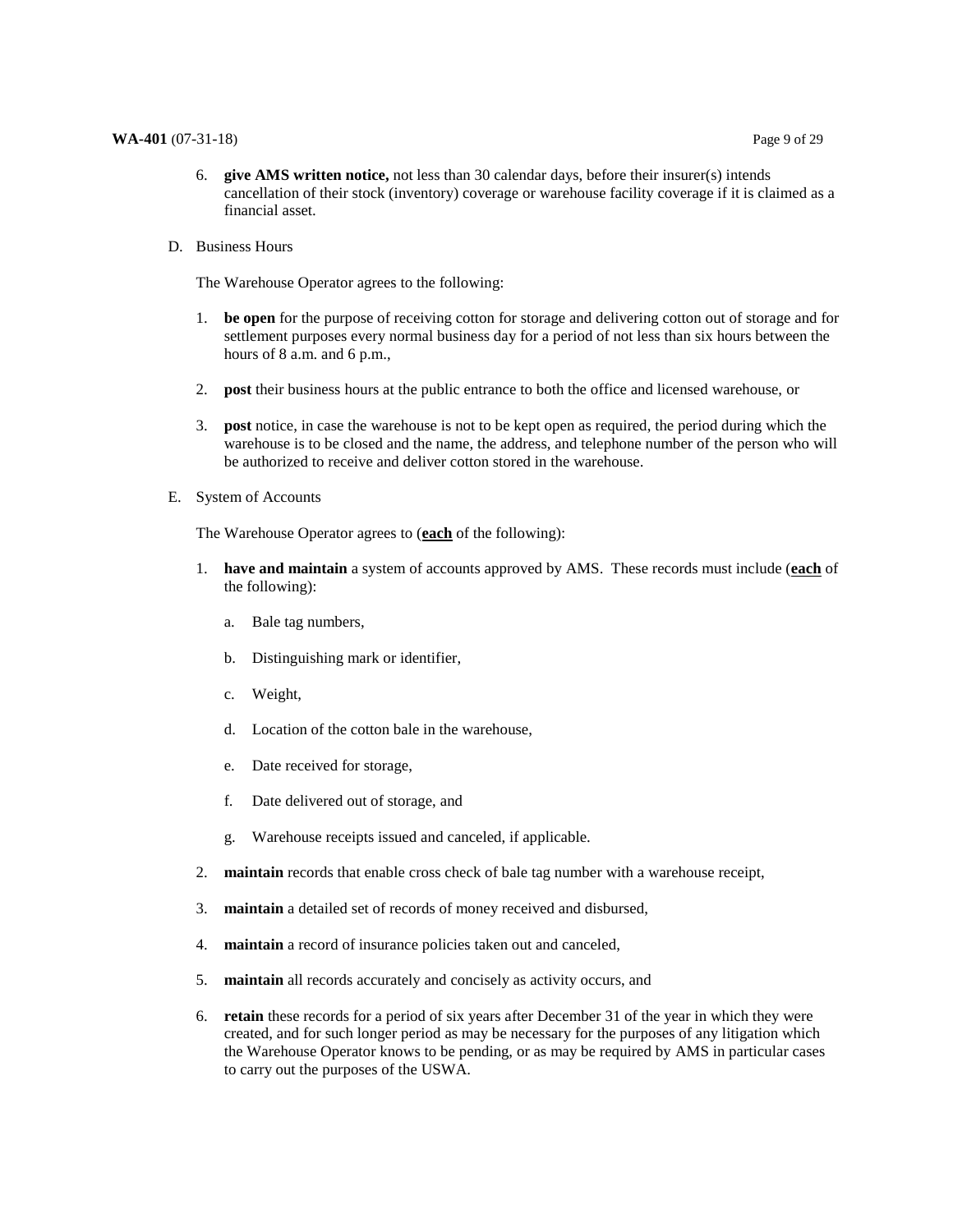#### **WA-401** (07-31-18) Page 10 of 29

F. Reports

The Warehouse Operator agrees to (**each** of the following):

- 1. **make** such reports requested by AMS, on forms prescribed and furnished by AMS, concerning the condition, contents, operation, and business of the warehouse, and
- 2. **keep** on file an exact copy of each report submitted as a part of the records of the warehouse, for a period of six years after December 31 of the year in which submitted.
- G. Records

The Warehouse Operator agrees to (**each** of the following):

- 1. **back up electronic records daily,**
- 2. **provide,** unless an alternative is approved by AMS, at least a fireproof safe, a fireproof vault, or a fire-resistant compartment in which to keep, when not in use, all records, books, back up records and papers pertaining to the licensed warehouse,
- 3. **retain** each canceled paper warehouse receipt for a period of six years after December 31 of the year in which the paper warehouse receipt is canceled and for such longer period as may be necessary for the purposes of any litigation which the Warehouse Operator knows to be pending, or as may be required by AMS in particular cases to carry out the purposes of the USWA, and
- 4. **arrange** canceled paper warehouse receipts in numerical order and otherwise in such manner as may be directed, for purposes of audit, by AMS.
- H. Schedule of Charges

The Warehouse Operator **must** (do **each** of the following):

- 1. **not make** any unreasonable or exorbitant charge for services rendered,
- 2. **file**, with AMS, a copy of their rules and schedule of charges to be assessed depositors before a license to conduct a warehouse is granted under the USWA,
- 3. **post**, conspicuously, where the depositor may access it at all delivery points, a copy of their current rule and schedule of charges,
- 4. **file** an amended schedule of charges and of their rule changes, if any, with AMS at or before the beginning of each season. The cotton season will commence not later than September 1 of each year, as the operator of the warehouse will select, and will notify AMS in writing not less than 10 calendar days preceding the date selected, and
- 5. **file** with AMS a new rule statement or schedule of charges before making any permanent change in such rules or schedule of charges. No increase in their charges or rates shown in schedule of charges will apply to cotton in storage at the time the changes become effective for a period of one (1) year from the date deposited.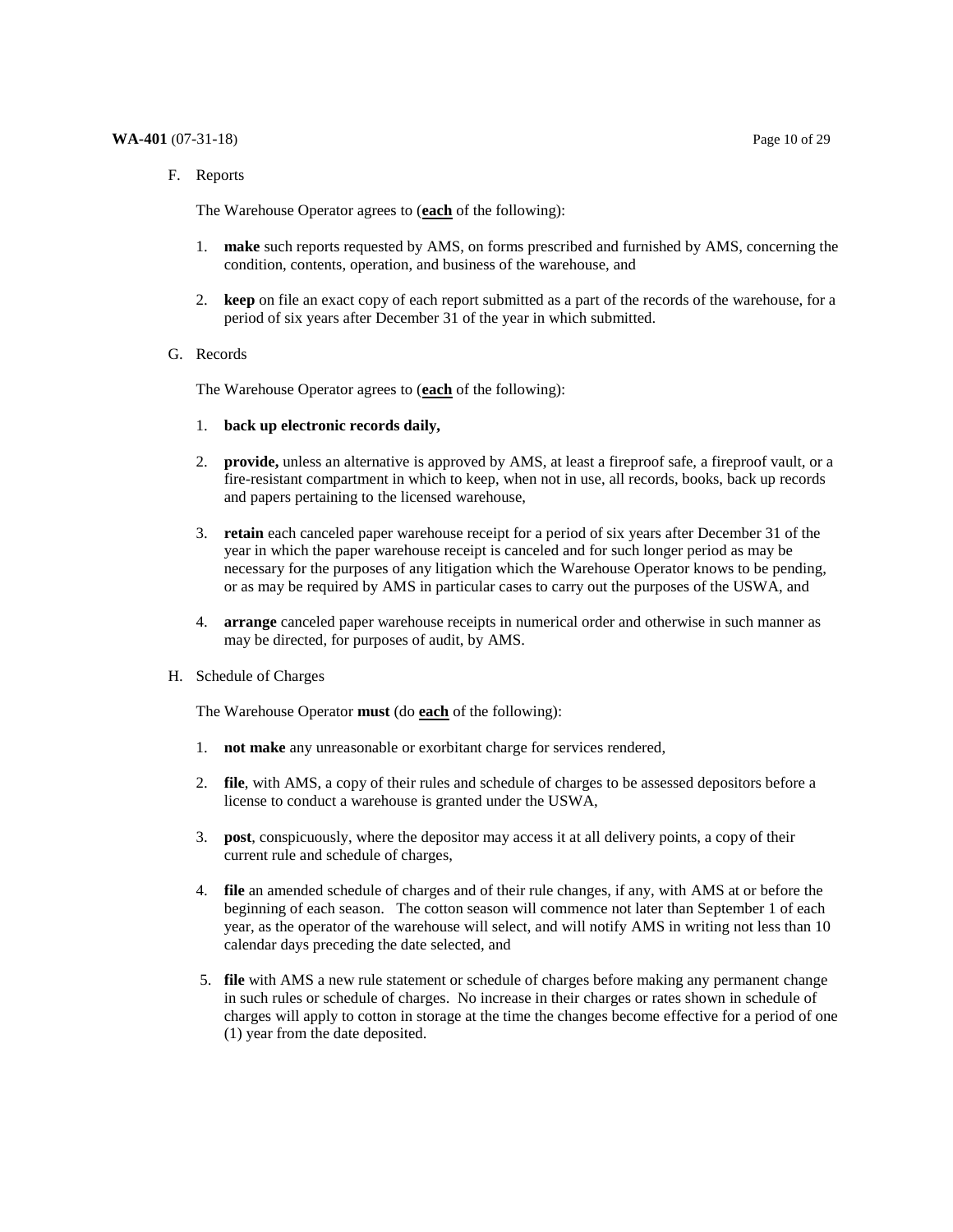The Warehouse Operator **may** (do **any** of the following):

- 6. **demand** payment of all accrued charges at the close of each cotton season. If, upon demand, the owner of the cotton refuses to pay such charges at the end of a season, action may be taken to enforce collection of its charges as permitted by the laws of the State in which the warehouse is located, or
- 7. **enter** into special arrangements regarding service rates and rules with depositors subject to the approval of AMS.
- I. Scales and Weighing

The Warehouse Operator agrees to (**each** of the following):

- 1. **equip** the warehouse with scales and have them annually inspected and certified by any applicable regulatory or independent authority, and so arranged that all cotton, whether for storage or for non-storage purposes, can be weighed in and out of the warehouse. If rejected by the regulatory authority, any weighing apparatus must not thereafter be used in ascertaining the weight of cotton for the purposes of this USWA license, until such rejection is withdrawn,
- 2. **weigh**, by a weigher licensed under the USWA, cotton that comes into the warehouse. The weights must be certified,
- 3. **weigh** cotton**,** alternatively, at the gin, with AMS approval, in which case **each** of the following apply, apply,<br>a. the use of gin originating weights requires the Warehouse Operator's control of the scales
	- used to weigh cotton bales,
	- b. those gin scales must be annually inspected and certified as accurate by any applicable regulatory or independent authority. If rejected by the regulatory authority, any weighing apparatus must not thereafter be used in ascertaining the weight of cotton for the purposes of this USWA license, until such rejection is withdrawn,
	- c. a copy of the inspection report must be maintained at the warehouse office for the AMS warehouse examiner's review,
	- d. the scales must be checked by the Warehouse Operator for accuracy on a routine basis, and
	- e. a copy of the USWA certificate of license of the person(s) licensed to perform weighing, sampling or similar service at the gin for the Warehouse Operator must be posted at the point of service,
- 4. **use**, upon agreement with the depositor, point of origin weights for single bale or lot stored cotton. Any point of origin weights shown on a warehouse receipt will be the official warehouse bale or lot weight, and
- 5. **preserve** the individual and collective identity of lot cotton tendered for storage on which a multiple bale warehouse receipt is issued during storage and shipment. If such lot is broken at the warehouse for the issuance of new receipts, each bale will be weighed at the warehouse by a licensed weigher before single bale warehouse receipts are issued.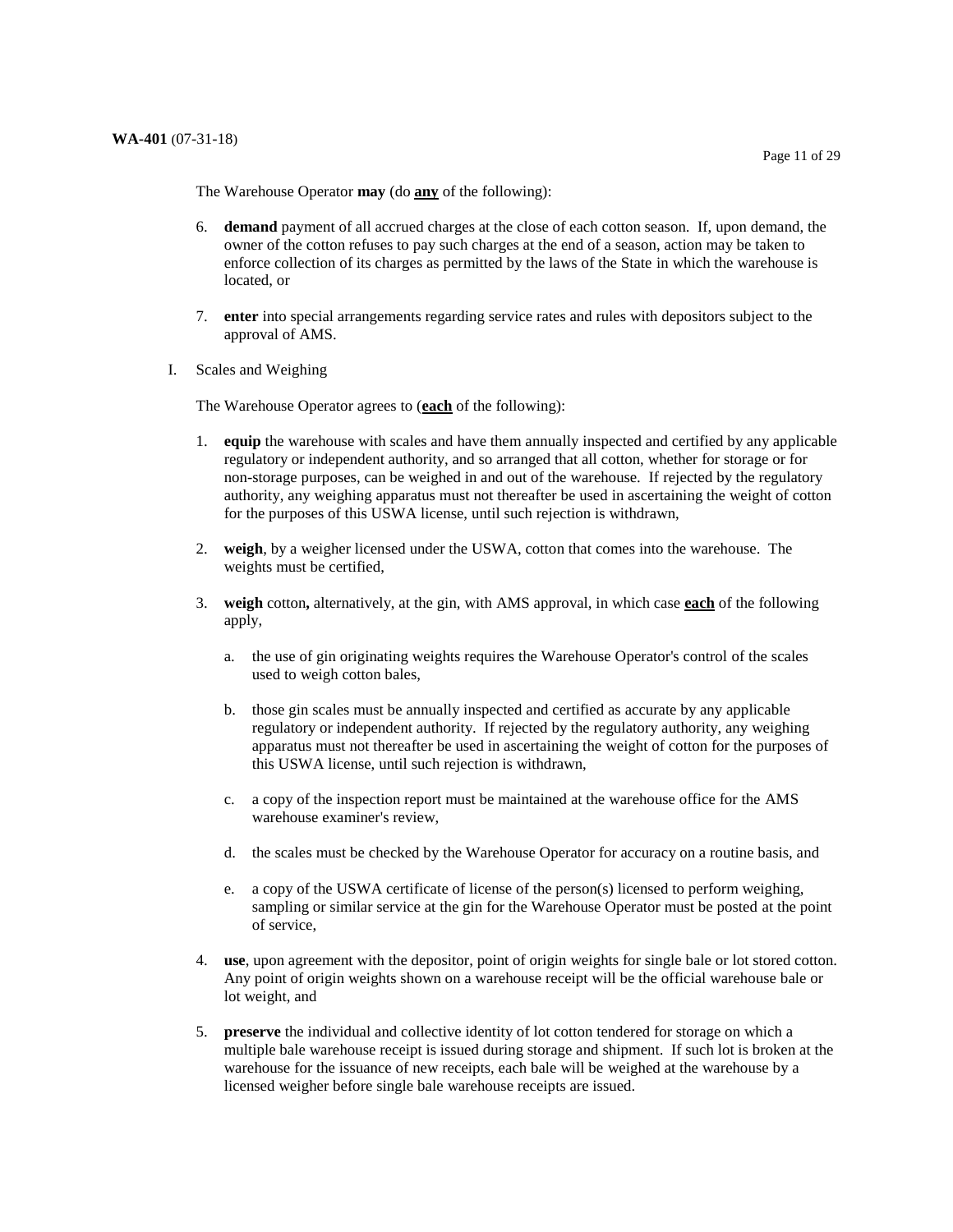J. Drawing of Samples

The Warehouse Operator agrees (to **each** of the following):

- 1. persons will be licensed under the USWA to draw samples from any cotton stored or to be stored in the licensed warehouse,
- 2. samples will be drawn if the owner of such cotton or any person having a legal right to have such cotton sampled requests that service, as directed by AMS,
- 3. samplers will perform their duties under the Warehouse Operator's supervision,
- 4. samples shall consist of two portions, each portion taken from opposite sides of the bale and drawn manually from between the ties (or bands). Each portion should be approximately 6 to 12 inches (150 – 300 mm) long and approximately 6 inches (150 mm) wide and should have approximately the same mass. The total sample submitted for testing should weigh approximately 8 ounces (225 grams), and be identified with a tag (coupon) rolled between the sides giving the bale number as prescribed by Agricultural Marketing Service (AMS) guidelines or other procedures recognized by AMS, and
- 5. each sample will be appropriately marked to show the tag number, mark, or identifier of the bale of cotton from which it was drawn.
- K. Arrangement of Stored Cotton

The Warehouse Operator agrees to (**each** of the following):

- 1. **store** each bale of cotton received under the USWA in a manner acceptable to AMS,
- 2. **store** cotton in a lot or lots without regard to visibility of all tags on bales, if necessary and if each lot originally contained two or more bales. If a negotiable multiple bale receipt is issued, each bale entering into a lot must bear an individual bale identification and must be stored so that the number of bales within the lot may be accurately determined, and
- 3. **affix or mark,** conspicuously, for lot cotton an individual lot identification showing the lot number and the number of bales in the lot to each lot of cotton. After identifying the lot, the Warehouse Operator will (do **each** of the following):
	- a. **maintain** an office record showing the bale or tag number, mark, or identifier of each bale in the lot and the location of the lot in the warehouse,
	- b. **arrange** each lot to be readily distinguishable from each and every other lot, and
	- c. **disassemble** stacks or lots of cotton at the request of a AMS warehouse examiner engaged in making an examination of the warehouse as deemed necessary to conduct a proper examination. This activity will be at the Warehouse Operator's expense.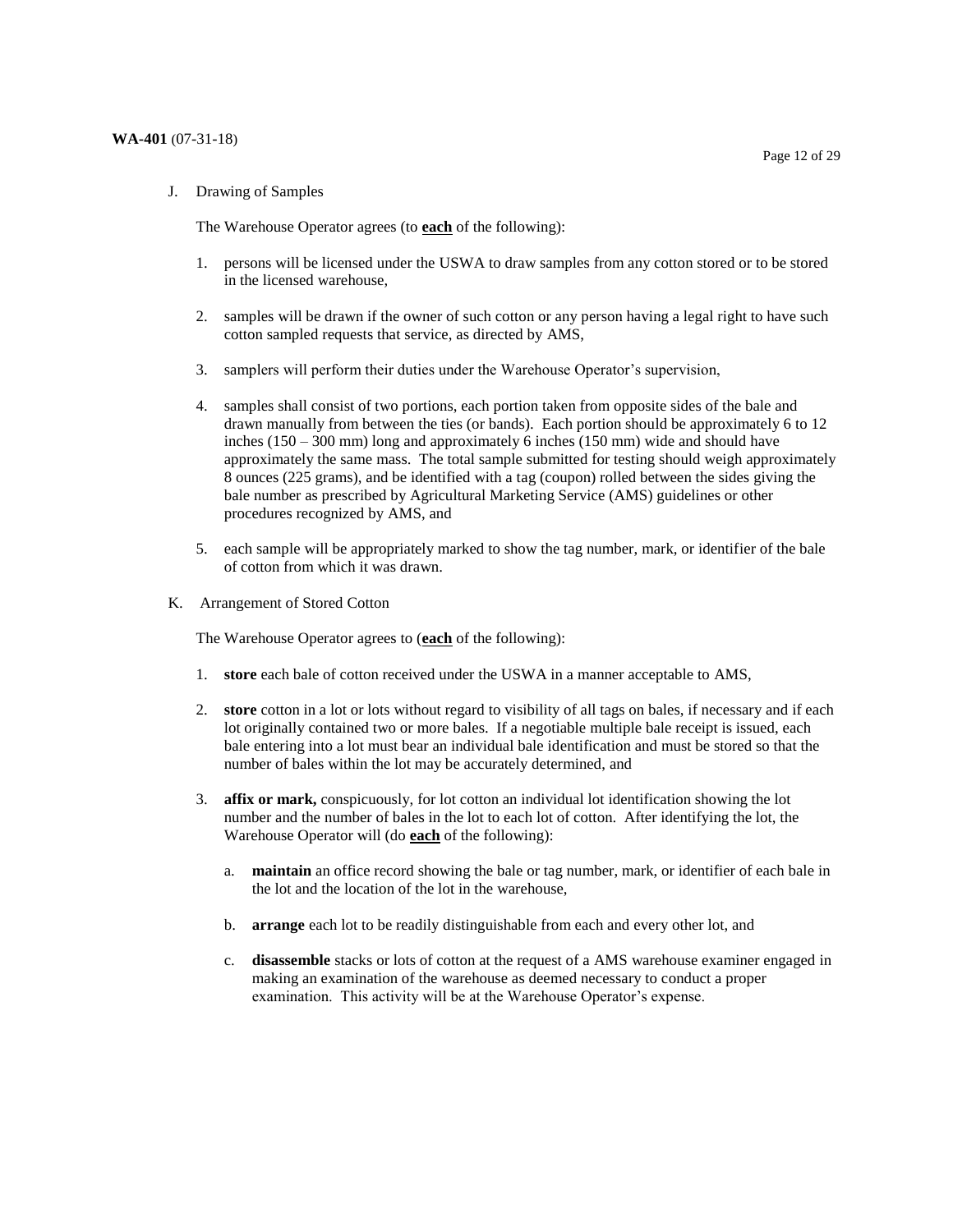- 4. **when utilizing** any block piling storage of cotton, the Warehouse Operator will (**each** of the following):
	- a. **notify** the insurance underwriter of block piling storage and obtain written authorization and consent to insure such storage,
	- b. **obtain** AMS's written approval for block piling, and
	- c. **disassemble** block piled cotton for which single bale receipts have been or are to be issued at the request of an AMS warehouse examiner when making an examination of the warehouse.
- 5. **arrange** stored cotton so as not to obstruct free access and the proper operation of the sprinkler or other fire protection equipment.
- L. Inspections and Examinations of Warehouse

The Warehouse Operator agrees: (**each** of the following)

- 1. that the USDA has the legal authority to unrestricted access to the physical plant,
- 2. to permit anyone authorized by USDA to enter and inspect or examine, on any business day during the usual hours of business, any warehouse for which they hold a license,
- 3. the books, records, papers, and accounts and the contents thereof relating to the license are subject to inspection, and
- 4. to furnish the USDA representative the assistance necessary to conduct an inspection or examination.
- M. Removal of Cotton from Storage

 Except as may be permitted by law or 7 CFR Part 735, the Warehouse Operator must not remove any cotton, from storage, from the licensed warehouse or a part thereof, if by such removal the insurance thereon will be impaired, without first obtaining the consent in writing of the holder of the receipt or lawful owner. Under no other circumstances, unless it becomes absolutely necessary to protect the interests of holders of receipts or lawful owners, will cotton be removed from the warehouse, and immediately upon any such removal the Warehouse Operator will notify AMS of such removal and the necessity therefor.

- N. Excess Storage and Transferring Cotton
	- 1. The Warehouse Operator may, under certain circumstances, transfer cotton by physical movement to another receiving warehouse. For the purposes of this paragraph a *receiving* warehouse is (**any**  of the following):
		- a. an active USWA licensed cotton warehouse, or
		- b. a public cotton warehouse currently licensed by a State regulatory authority which has financial, bonding, and examination requirements for the benefit of depositors, or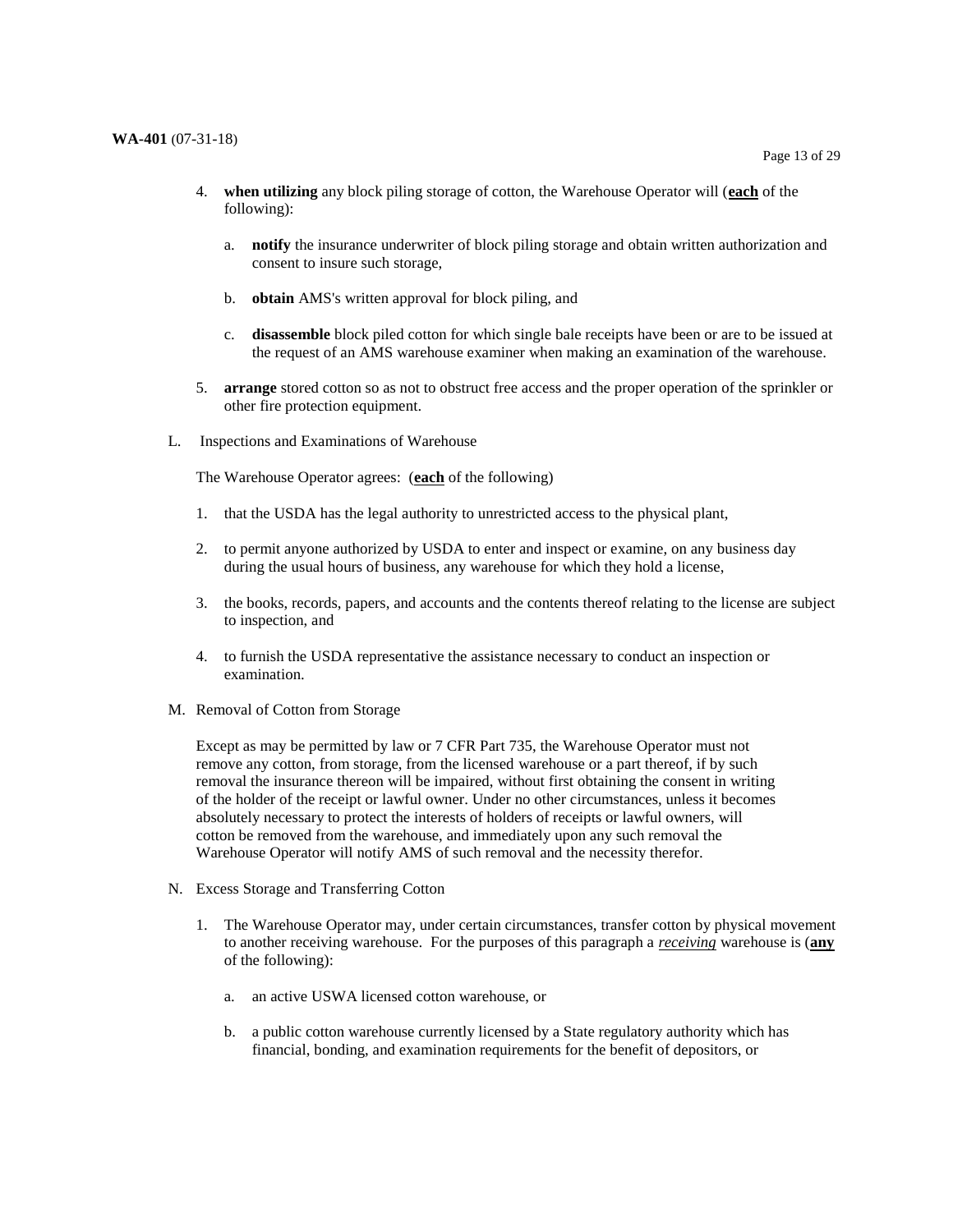- 2. The Warehouse Operator agrees to (do **each** of the following):
	- a. **notify**, **immediately,** AMS in writing, by FAX or e-mail, if the number of bales they store exceeds the licensed capacity of the warehouse and of the location of the storage,
	- b. if physically transferring cotton to a *receiving* warehouse (do **each** of the following):
		- *i.* **ensure** that a notice is present in their rules and schedule of charges that the Warehouse Operator may transfer cotton according to conditions prescribed by AMS,
		- *ii.* **obtain** written permission from AMS, by FAX or e-mail, at least one business day in advance of movement,
		- *iii.* **transfer** all cotton bales in lots and list them by number and weight on a shipping document,
		- *iv.* **obtain** permission from CCC if cotton is owned by CCC or pledged as collateral for a CCC marketing assistance loan,
		- *v.* **obtain** from the *receiving* warehouse a non-negotiable warehouse receipt or certified deposit affidavit executed stating, "Held in Trust for Depositors of (name of warehouse)", as depositor, for all transferred cotton, and attach a copy of the corresponding bill of lading for each lot of warehouse receipted or stored cotton which has been transferred,
		- *vi.* **retain** a storage obligation to the depositor of, lawful owner of or holder of warehouse receipt for cotton originally deposited in their warehouse and, unless otherwise specified in item *vii*. below, be prepared to redeliver the cotton bales deposited upon demand of the depositor, lawful owner or holder or their agent, at the place where the cotton was first deposited for storage,
		- *vii.* **expect** the depositor, lawful owner, holder or agent to make final settlement and take delivery of the storage obligation at the place where the cotton was first deposited for storage unless, with the consent of both, the transferring - shipping Warehouse Operator and the receiving Warehouse Operator, the depositor, lawful owner, holder or agent elects to take delivery at the warehouse to which the cotton was transferred, and
		- *viii.* **increase** financial assurance to cover physically transferred cotton to another warehouse.
- 3. The *receiving* warehouse will (do **each** of the following):
	- a. **not further transfer** transferred cotton,
	- b. **not incur** storage obligations in excess of the licensed or approved capacity of that warehouse,
	- c. **fully insure** the transferred cotton,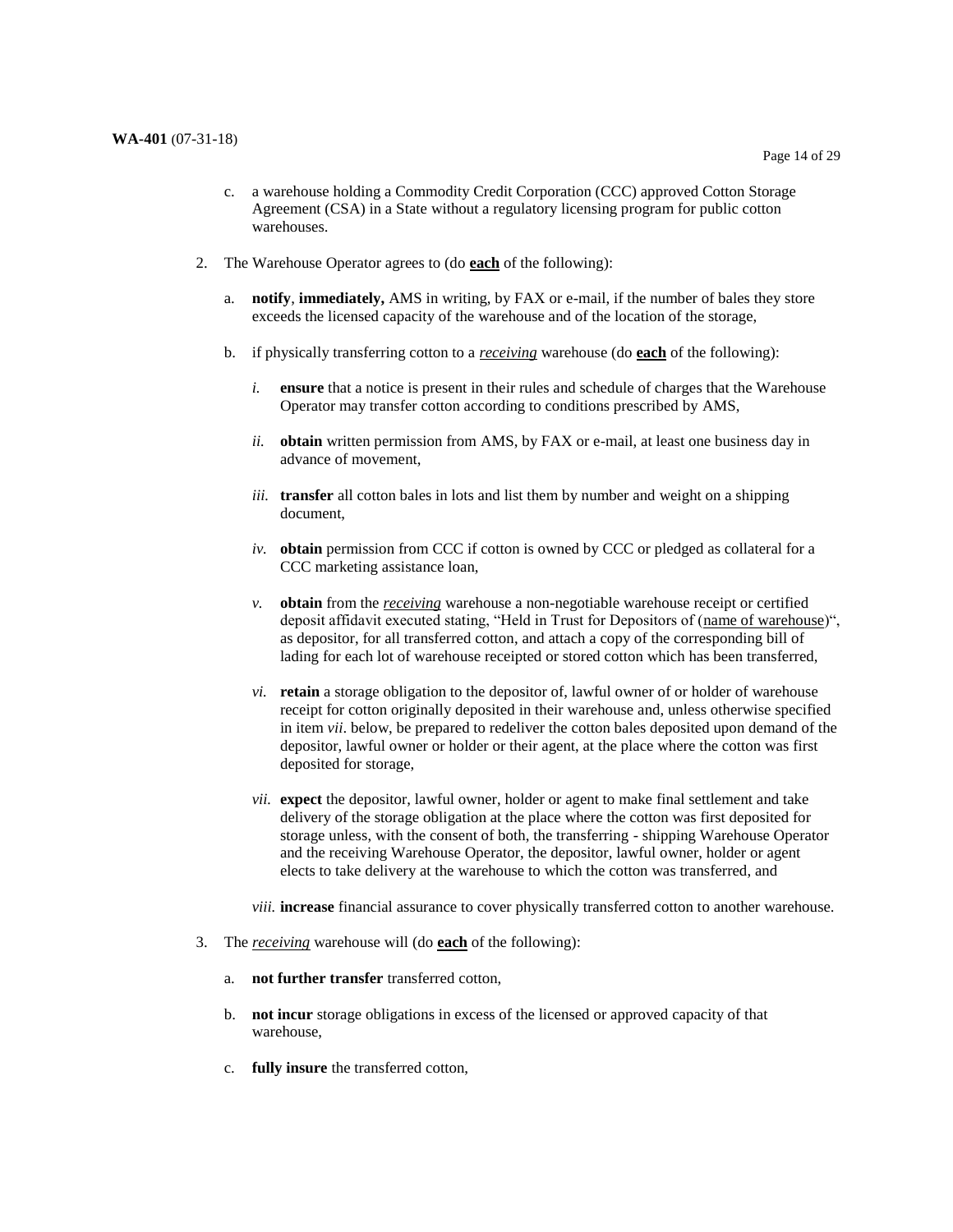- e. **store** each such lot in accordance with part IV K of this Agreement.
- 4. The cotton covered by non-negotiable warehouse receipts and affidavits of certified deposit is not the property of either the shipping or receiving Warehouse Operator but held in trust solely for the benefit of depositors or lawful owners whose cotton was transferred individually or collectively and for which they or their agent retain title.

#### **VI. Warehouse Receipts**

- A. General
	- 1. Issuance The Warehouse Operator agrees to (**each** of the following):
		- a. **issue** warehouse receipts for any cotton received or stored in a warehouse at the request of a depositor or lawful owner,
		- b. **replace** lost or destroyed warehouse receipts in accordance with 7 CFR Part 735, and
		- c. **not issue** a warehouse receipt when another warehouse receipt representing the same specific cotton is outstanding. For warehouse receipts issued under this license, no two receipts issued by the Warehouse Operator may have the same receipt number.
	- 2. Persons Authorized to Sign Warehouse Receipts

The Warehouse Operator must (do **each** of the following):

- a. **file** with AMS, the name and genuine, facsimile, or electronic signature of the person authorized to sign warehouse receipts for the Warehouse Operator,
- b. **promptly notify** AMS of any changes as to persons authorized to sign, file the genuine, facsimile, or electronic signature of such person, and will **be bound** by such signatures the same as if the Warehouse Operator had personally signed the receipt, and
- c. **agree** that file signatures legally bind the Warehouse Operator.
- 3. Return of Warehouse Receipts Prior to Delivery

The Warehouse Operator agrees to deliver cotton (under **each** of the following conditions):

- a. for which they have issued a negotiable receipt only after the receipt has been returned and canceled before the close of the next business day, and
- b. which they have issued a non-negotiable receipt only after the receipt has been returned.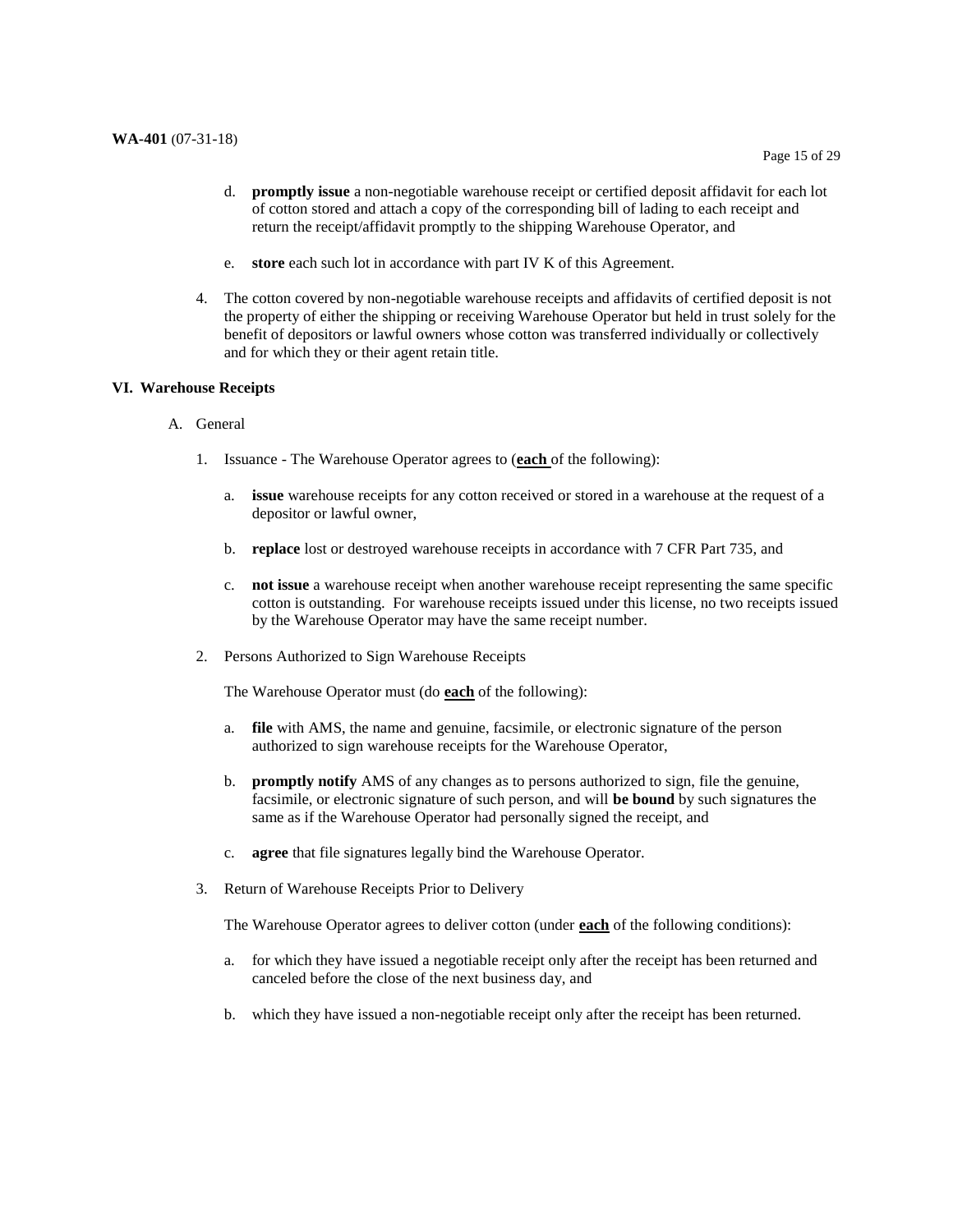- B. Paper Warehouse Receipts
	- 1. Single Bale Warehouse Receipts

The Warehouse Operator agrees that (**each** of the following apply):

- a. every single bale warehouse receipt, whether negotiable or non-negotiable, issued for cotton stored in a licensed warehouse must, in addition to complying with the requirements of Section 11 of the Act, embody within its written or printed terms or data fields, **each** of the following:
	- *i.* the name of the Warehouse Operator and the designation, if any, of the warehouse,
	- *ii.* the location of the warehouse (city and state) in which the cotton is stored,
	- *iii.* the Warehouse Operator's license number,
	- *iv.* the CCC CSA code number, if applicable,
	- *v.* the date of issue of the receipt,
	- *vi.* the number of the receipt,
	- *vii.* a statement whether the cotton received will be delivered to the bearer, to a specified person, or their order,
	- *viii.* the rate of storage charges,
	- *ix.* storage charges paid through date, if applicable,
	- *x.* receiving charges paid or due, if applicable,
	- *xi.* the tag identifier given each bale of cotton,
	- *xii.* bale location in the warehouse, if applicable,
	- *xiii.* a statement conspicuously placed, that the cotton is insured by the Warehouse Operator against loss or damage by sprinkler malfunction, fire, lightning, windstorm, cyclone, tornado or inherent explosion, or other risk,
	- *xiv.* in the event the relationship existing between the Warehouse Operator and any depositor is not that of a strictly disinterested custodianship, a statement setting forth the actual relationship,
	- *xv.* a space designated for the grade and/or other classification, and the standard or description in accordance with which such classification has been made: Provided, that such grade or other class shall be stated according to the Official Standard of the United States applicable to such cotton as the same may be fixed and promulgated, the grade or other class thereof may be stated in accordance with any recognized standard or in accordance with such rules and regulations not inconsistent herewith as may be prescribed by the Secretary of Agriculture,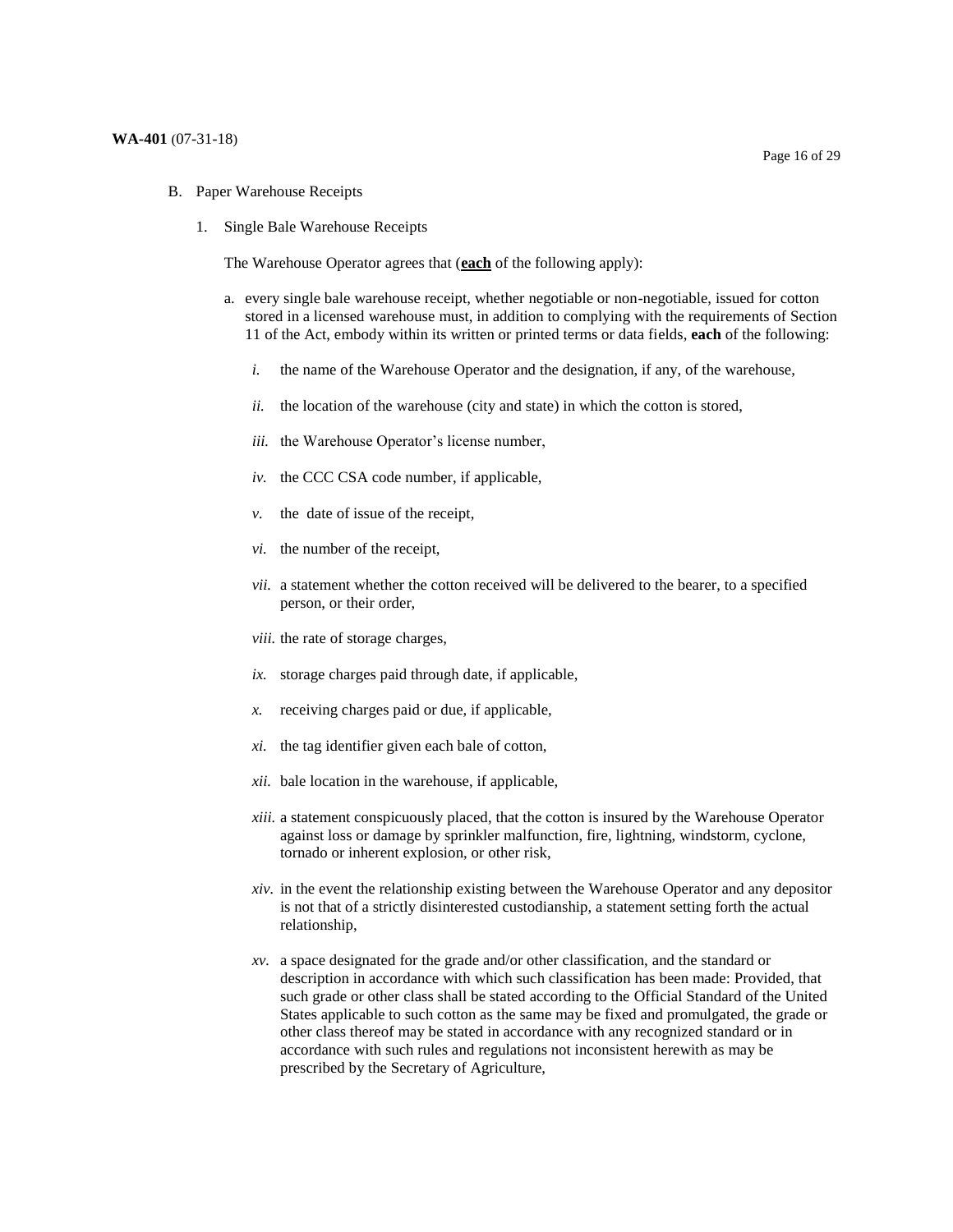- *xvi.* a statement indicating that the weight was determined by a weigher licensed under the USWA, except that if at the request of the depositor, the weight is not so determined or if the point of origin weight was determined as permitted the receipt shall contain a statement to that effect,
- *xvii.* a description of the cotton received, showing the quantity thereof, or, in case of cotton customarily put in bales or packages, a description of such bales or packages by marks, numbers, or other identification and the weight of such bales or packages,
- *xviii*. a statement that the receipt is issued in accordance with the USWA, its regulations and licensing agreements,
- *xix*. crop year,
- *xx.* the words "Not Negotiable," or "Negotiable," according to the nature of the receipt clearly and conspicuously noted thereon. Every negotiable warehouse receipt issued must, in addition to conforming with the requirements of paragraph (a), embody within its written or printed terms, a form of endorsement which may be used by the depositor, holder, lawful owner or their authorized agent, for showing the ownership of the cotton covered by the receipt,
- *xxi.* if issued showing the Warehouse Operator as owner, either solely or jointly or in common with others, the fact of such ownership,
- *xxii.* the signature of the Warehouse Operator, which may be made by their authorized agent,
- *xxiii.* a statement whether the Warehouse Operator is incorporated or unincorporated, and if incorporated, under what laws,
- *xxiv.* a statement that, except when an expiration date authorized by USDA is shown on the face of the negotiable receipt, every negotiable receipt issued for cotton stored in a licensed warehouse shall be effective until surrendered for delivery of the cotton,
- *xxv.* a statement that, except when an expiration date authorized by USDA is shown on the surrendered for delivery of the cotton or until all cotton covered by the receipt has been delivered in response to proper delivery orders of the person rightfully entitled to the face of the non-negotiable receipt, every non-negotiable receipt shall be effective until cotton,
- *xxvi.* nothing contained in this section shall prohibit a Warehouse Operator from legally selling the cotton when the accrued storage and other charges approach the current market value of the cotton, and
- *xxvii.* other information as may be required.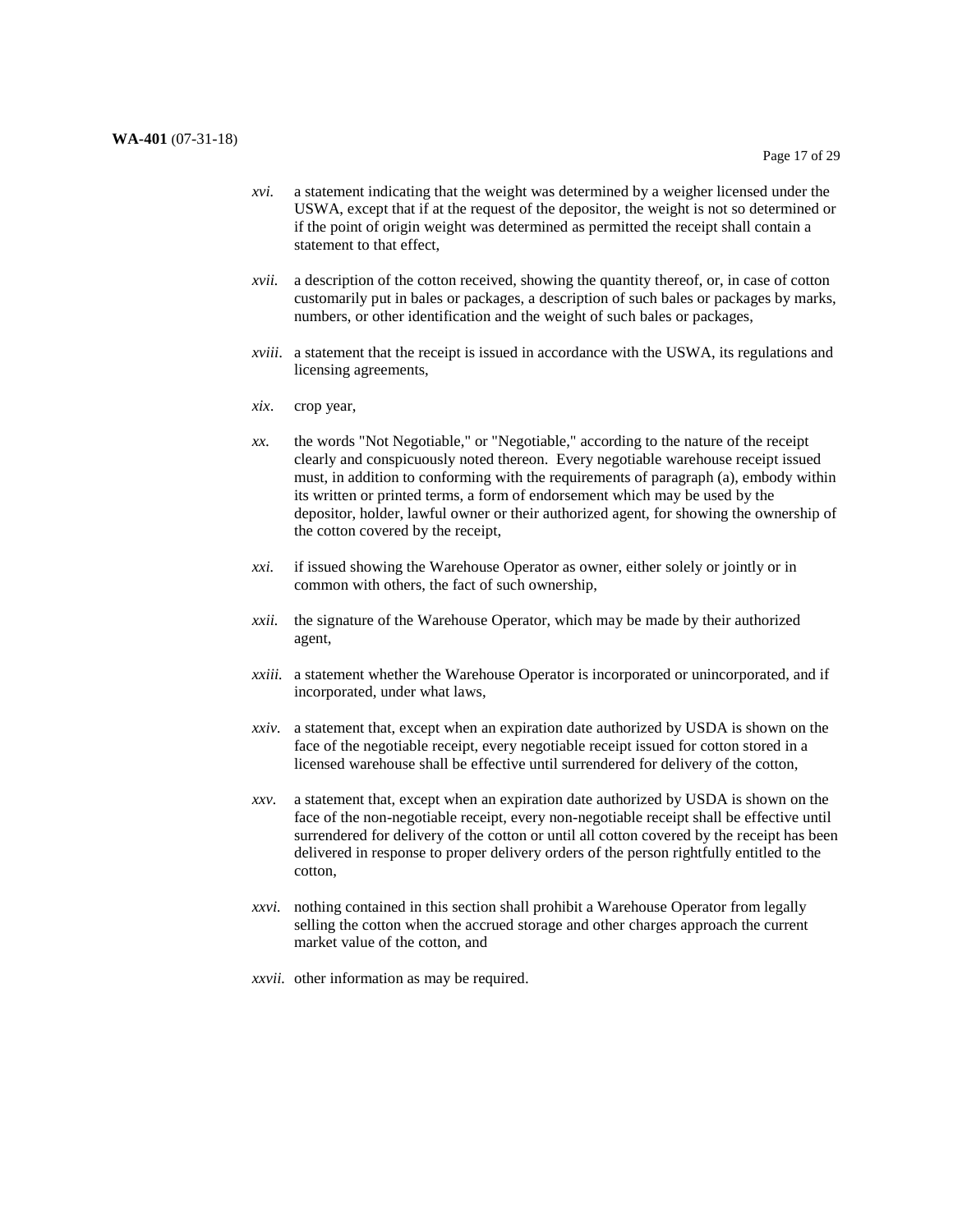#### **WA-401** (07-31-18)

- b. In addition to complying with paragraph (a) of this section, if classing is included in a negotiable receipt issued for cotton stored in a licensed warehouse it must embody within its terms a statement identifying who classed the cotton and their authority to perform such services. The classification or other factors will be based upon a cotton sample consisting of two portions. Each portion will be taken from opposite sides of the bale and drawn manually from between the ties (or bands). Each portion should be approximately 6 to 12 inches (150 – 300 mm) long and approximately 6 inches (150 mm) wide and should have approximately the same mass. The total sample for classing should weigh approximately 8 ounces (225 grams). Each sample must be representative of the bale from which drawn. Samples must not be dressed or trimmed and will be handled carefully in such manner as not to cause loss of leaf, sand, or other material, or otherwise change their representative character. Any sample which does not meet these requirements may be rejected,
- c. If, at the request of the depositor, a Warehouse Operator issues a receipt omitting the statement of grade, such receipt shall have clearly and conspicuously stamped or written on the face thereof, or included as part of the paper warehouse receipt, the following: "Not graded upon the request of the depositor,"
- d. If the Warehouse Operator issues a warehouse receipt omitting any information not required to be stated, for which a blank space is provided in the form of the receipt, a line will be drawn through such space to show that such omission has been made purposely or "ILB" (Intentionally Left Blank) entered in the data field, and
- e. A warehouse receipt may contain additional information, provided that this information does not interfere with the information required.
- 2. Multiple Bale Warehouse Receipts

The Warehouse Operator agrees that **each** of the following apply:

- a. Every multiple bale warehouse receipt, whether negotiable or non-negotiable issued for cotton stored in a licensed warehouse must, in addition to complying with the requirements of Section 11 of the Act, embody within its written or printed terms or data fields **each** of the following:
	- *i.* the name of the Warehouse Operator and the designation, if any, of the warehouse,
	- *ii.* the location of the warehouse (city and state) in which the cotton is stored,
	- *iii.* the Warehouse Operator's license number,
	- *iv.* the CCC CSA code number, if applicable,
	- *v.* the issuance date of the receipt,
	- *vi.* the number of the receipt,
	- *vii.* a statement whether the cotton received will be delivered to the bearer, to a specified person, or to a specified person or their order, if applicable,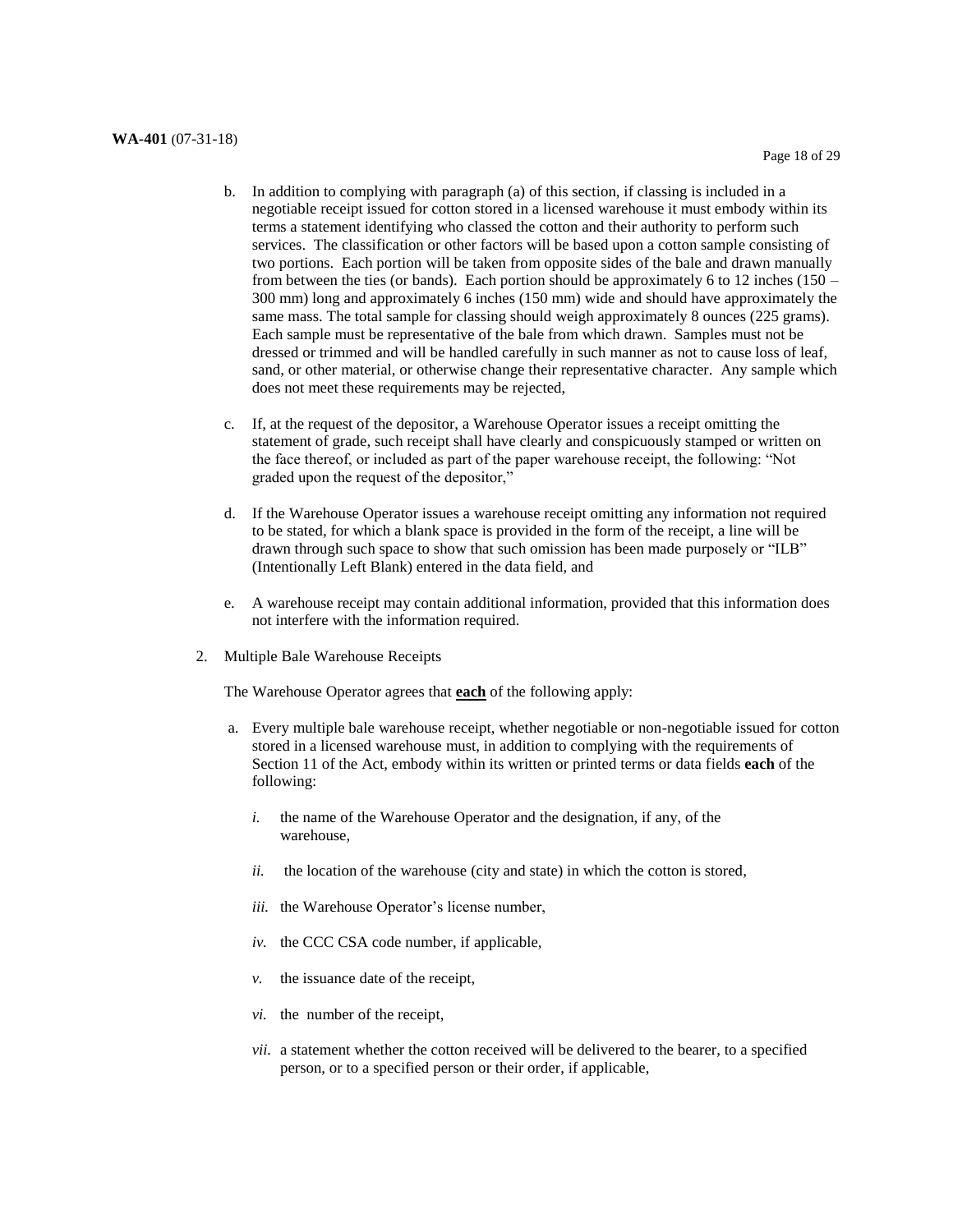- *viii.* the rate of storage charges,
- *ix.* lot location in the warehouse, if applicable,
- *x.* a statement conspicuously placed, that the cotton is insured by the Warehouse Operator against loss or damage by sprinkler malfunction, fire, lightning, windstorm, cyclone, tornado or inherent explosion, or other risk,
- *xi.* in the event the relationship existing between the Warehouse Operator and any depositor is not that of a strictly disinterested custodianship, a statement setting forth the actual relationship,
- *xii.* a statement indicating that the weight was determined by a weigher licensed under the USWA, except that if at the request of the depositor, the weight is not so determined or if the point of origin weight was determined as permitted, the receipt shall contain a statement to that effect,
- *xiii.* the bale number, gross, tare weight, net weight, and crop year for each bale if the receipt is negotiable,
- *xiv*. the total gross, total tare, total net weight and the total number of bales if the receipt is non-negotiable. A tag list must be attached with each bale number and its weight,
- *xv.* a statement that the receipt is issued in accordance with the USWA, its regulations and licensing agreements,
- *xvi.* the words "Not Negotiable," or "Negotiable," according to the nature of the receipt clearly and conspicuously noted thereon. Every negotiable warehouse receipt issued must, in addition to conforming with the requirements of paragraph (a), embody within its written or printed terms, a form of endorsement which may be used by the depositor, holder, lawful owner or their authorized agent, for showing the ownership of the cotton covered by the receipt,
- xvii. a statement indicating whether the receipt is issued for cotton of which the Warehouse Operator is owner, either solely or jointly or in common with others,
- *xviii.* the signature of the Warehouse Operator, which may be made by their authorized agent, and
- *xix.* a statement whether the Warehouse Operator is incorporated or unincorporated, and if incorporated, under what laws.
- **NOTICE:** The Warehouse Operator, upon request of the holder, may issue a new warehouse receipt for previously warehouse receipted cotton, the receipt for which has been canceled. The balance warehouse receipt must show the number and issuance date of the original warehouse receipt.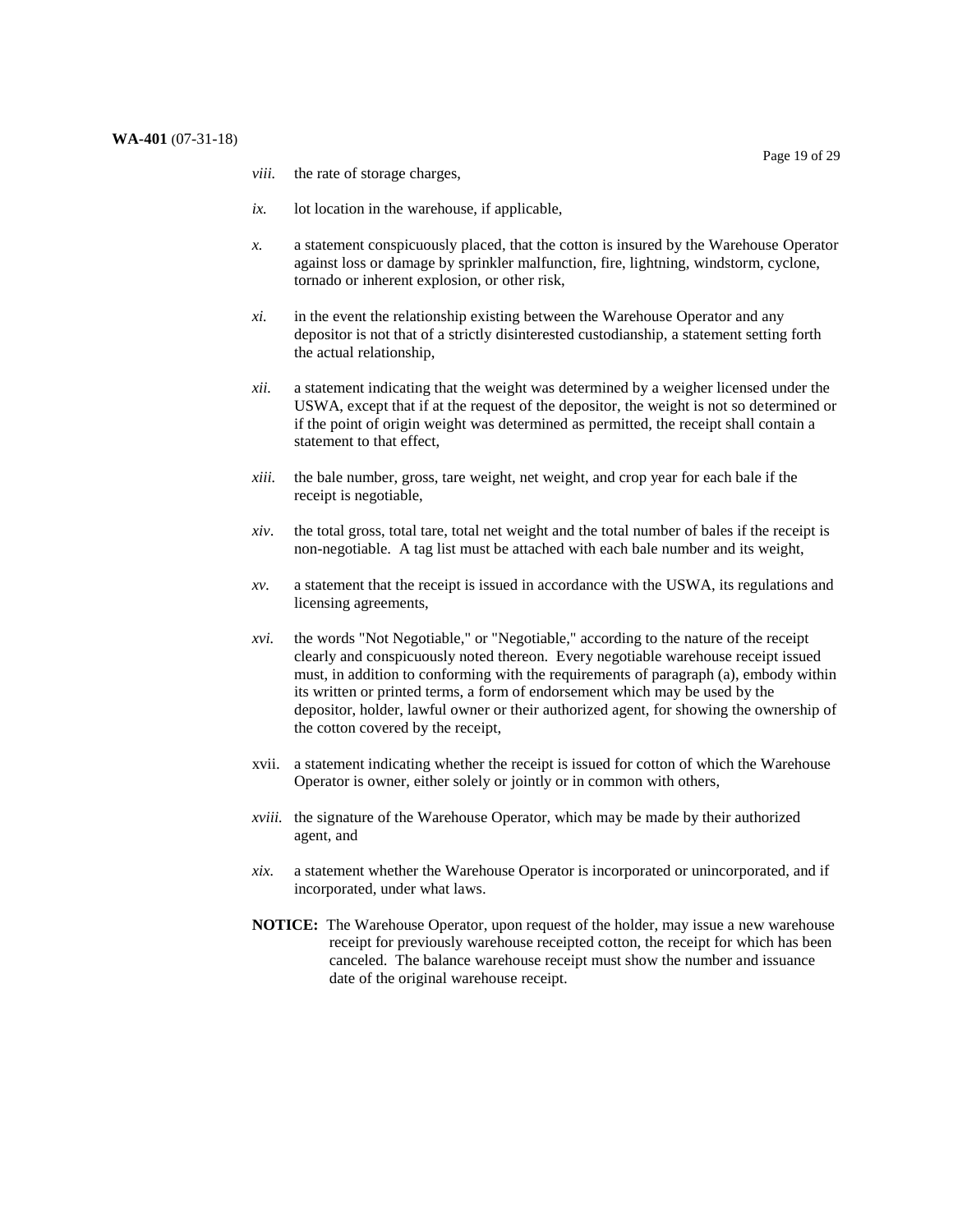The Warehouse Operator agrees that at least one copy of all warehouse receipts must be made and, except skeleton and microfilm copies, have clearly and conspicuously printed or stamped on the face the words "Copy – Not Negotiable".

4. Printing of Paper Warehouse Receipts

 The Warehouse Operator agrees to issue only paper warehouse receipts that are printed (**each**  of the following apply):

- a. in a form prescribed by AMS,
- b. by a printer with whom AMS has an agreement and bond for such printing, and
- c. on distinctive paper tinted in a manner specified in the agreement with the printer.
- 5. 5. Details on the Printing of Paper Warehouse Receipts

The Warehouse Operator agrees that they (**each** of the following apply):

- a. will order warehouse receipts on a form provided by AMS.
- b. will proofread the order for errors and omissions.
- c. will pay the printer in a timely manner.
- 6. Lost or Destroyed Paper Warehouse Receipts
	- a. The Warehouse Operator may issue a new warehouse receipt subject to the same terms and conditions, and bearing on its face the number and the date of the original receipt when presented with the case of a lost or destroyed warehouse receipt.
	- holder, lawful person or other person applying therefor to make and file with the b. Before issuing a replacement warehouse receipt, Warehouse Operators must require the Warehouse Operator (**each** of the following):
		- *i.* an affidavit showing (**each** of the following):
			- (a) that the holder is lawfully entitled to the possession of the original warehouse receipt,
			- (b) that the holder has not negotiated or assigned it,
			- (c) how the original receipt was lost or destroyed, and
			- (d) if lost, that diligent effort has been made to find the warehouse receipt without success.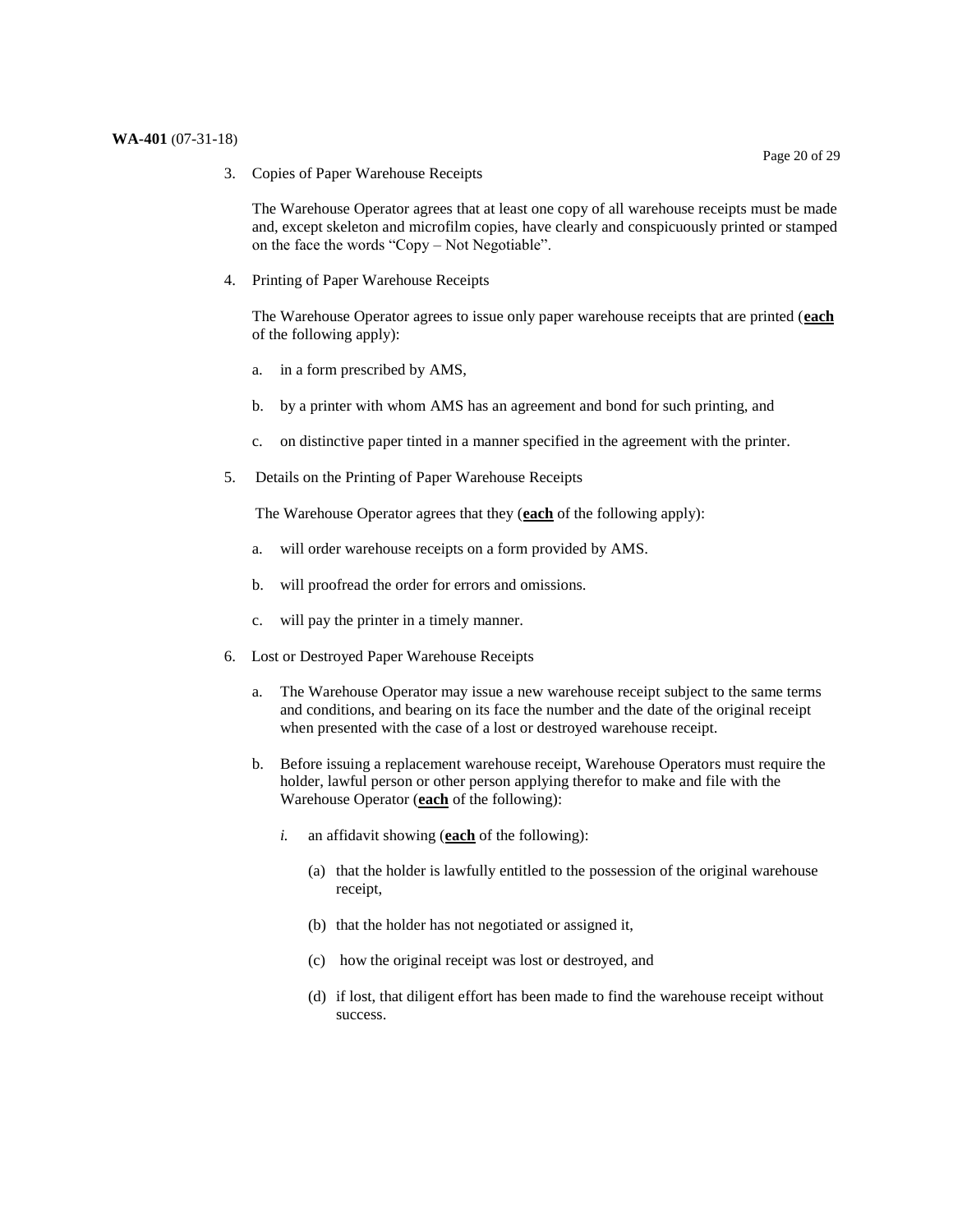- *ii.* an assurance, in the form of a bond or personal guarantee, equal to an amount double the value of the cotton represented by the lost or destroyed paper warehouse receipt. This assurance will be in a form approved by AMS and conditioned to indemnify the Warehouse Operator against any loss sustained by reason of the issuance of this warehouse receipt. The assurance may be (**either** of the following):
	- (a) a bond, issued by a surety company. Such company must be authorized to do business, and be subject to administration of process in a suit on the bond, in the State in which the warehouse is located, unless a variance is granted by AMS, or
	- (b) a personal guarantee, made by at least 2 individuals who are residents of the state and each of whom owns real property therein having a value, in excess of all exemptions and encumbrances, equal to the amount of the bond.
- 7. Canceled Paper Warehouse Receipts

 The Warehouse Operator agrees to make available all canceled receipts for auditing as requested by AMS.

- C. Electronic Warehouse Receipts
- C. Electronic Warehouse Receipts<br>1. General The Warehouse Operator, when choosing the option to issue Electronic Warehouse Receipts (EWRs) instead of paper warehouse receipts for cotton stored in their warehouse, agree to (**each** of the following):
	- a **issue** EWRs only through a provider approved by AMS,
	- b. **inform** AMS of the identity of their provider 60 calendar days in advance of issuing EWRs through that provider. AMS may waive or modify this 60-day requirement as set forth under 7 CFR Part 735.
	- c. **issue** warehouse receipts initially as EWRs,
	- $\mathbf{d}$ **cancel** EWRs only when they are the holder of the warehouse receipt(s),
	- e. **correct** information on the EWR in accordance with the applicable provider agreement,
	- f. **request and receive** from AMS a range of consecutive warehouse receipt numbers which the Warehouse Operator will use consecutively for issuing their EWRs before issuing any EWRs, and
	- g. **receive** written approval from AMS at least 30 calendar days before changing providers. Upon approval a Warehouse Operator may request their current provider to transfer their EWR data from its Central Filing System (CFS) to the CFS of the approved provider whom they select. The Warehouse Operator must notify all holders of EWRs by inclusion in the CFS at least 30 calendar days before changing providers, unless otherwise required or allowed by AMS. The Warehouse Operator may only change providers once a year.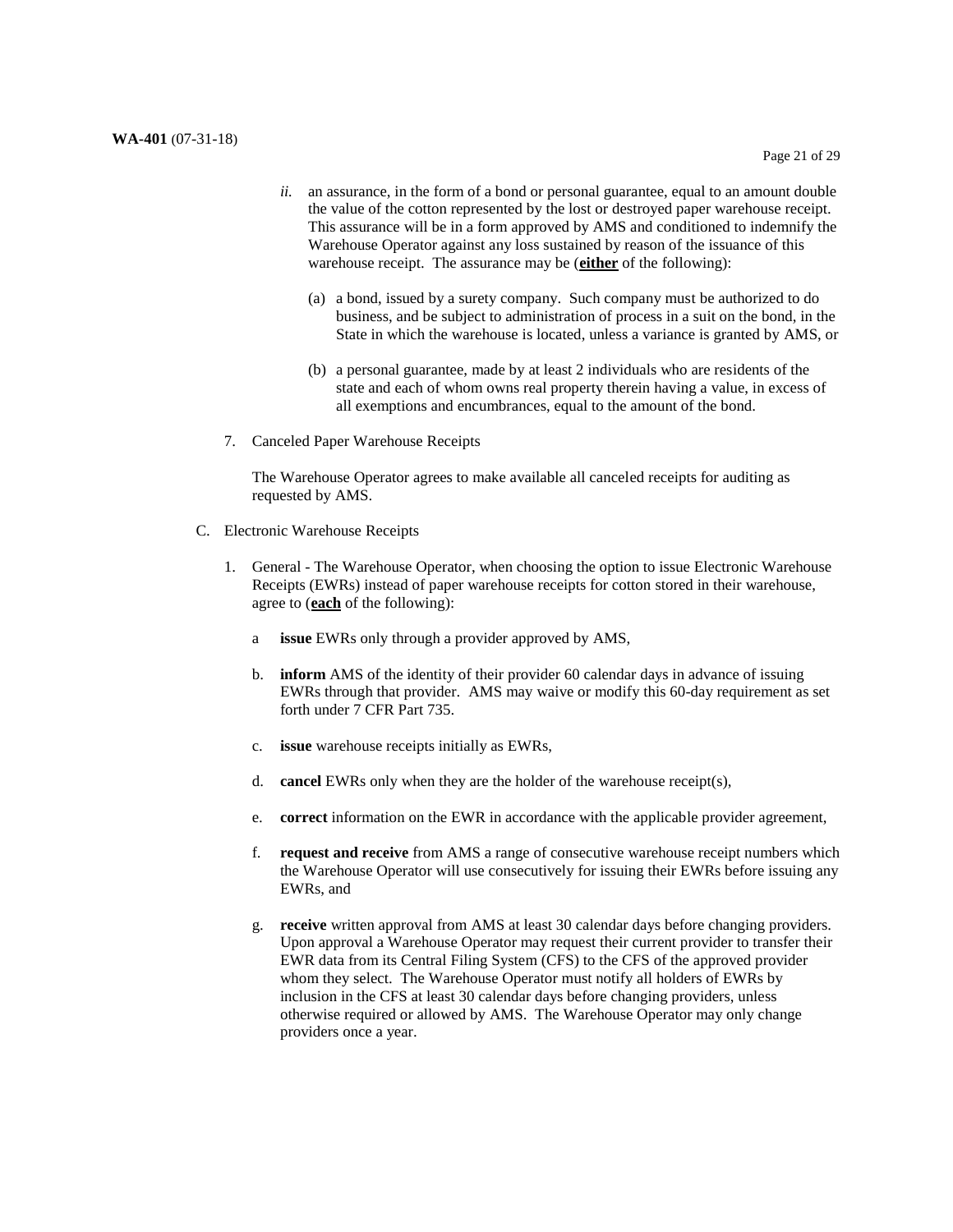2. Rights and Obligations

 The Warehouse Operator will ensure that an issued EWR establishes the same rights and obligations with respect to the cotton as a paper warehouse receipt, and possesses **each** of the following attributes:

- a. the person identified as the holder of a EWR will be entitled to the same rights and privileges as the holder of a paper warehouse receipt,
- b. only the current holder of the EWR may transfer the EWR to a new holder,
- c. the identity of the holder must be included as required information for every EWR,
- d. an EWR will only designate one entity as a holder at any one time,
- e. an EWR may only be issued to replace a paper receipt if requested by the current holder of the paper warehouse receipt and with the surrender of the paper warehouse receipt,
- f. allow a holder the option to authorize any other user of a provider to act on their behalf with respect to their activities with their provider. This authorization must be in writing, acknowledged, and retained by the provider, and
- g. only the current EWR holder may request a paper warehouse receipt in lieu of a EWR.
- 3. Data Requirements
	- a. issued for cotton stored in a licensed warehouse must, in addition to complying with the requirements of Section 11 of the Act and Section VI  $(A)$  and  $(B)$ ,  $(C)(1)$  and  $(2)$  of this Agreement, embody within its written or printed terms **each** of the following: Every single bale electronic warehouse receipt, whether negotiable or non-negotiable,
		- *i.* the holder of the receipt,
		- *ii.* received from,
		- *iii.* receipt status,
		- *iv.* receipt type (single bale or multiple bale),
		- *v.* cancellation date (if the receipt has been canceled),
		- *vi.* paper receipt number, (if applicable),
		- *vii.* compression status,
		- *vi.* compression paid or unpaid, (if applicable),
		- *ix.* gin code (only negotiable receipts in case of transit cotton bales this element can be the previous storing warehouse code),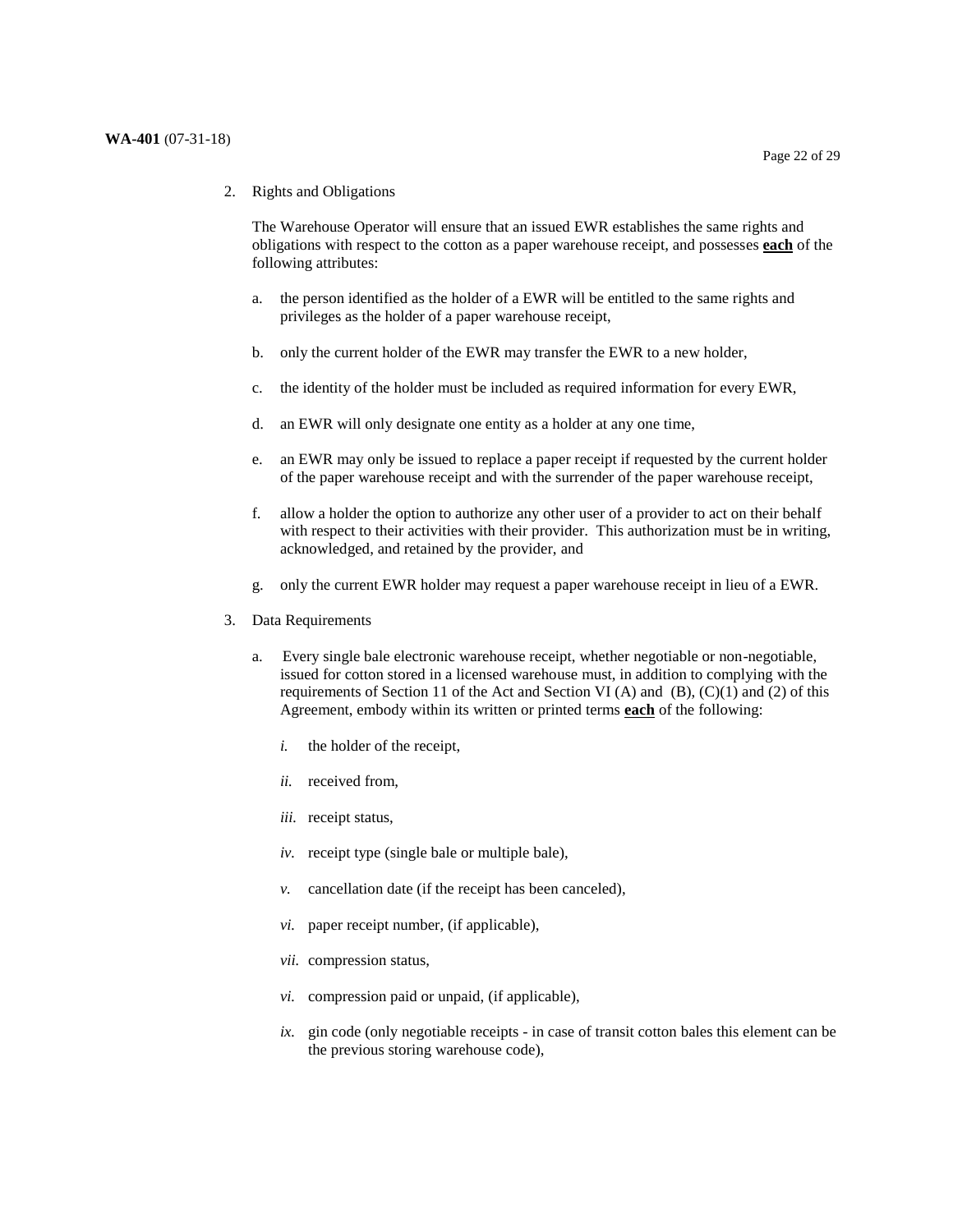- *x*. gin tag ( in case of transit cotton bales this element can be the previous storing warehouse receipt number),
- *xi.* rail or truck, (if applicable),
- *xii.* license type, **US** for USWA Licensees will precede or follow the warehouse receipt number.
- b. Every multiple bale warehouse receipt, whether negotiable or non-negotiable, issued for cotton stored in a licensed warehouse must, in addition to complying with the requirements of Section 11 of the Act and Section V (B)(2) of this Agreement, embody within its written or printed terms **each** of the following:
	- *i.* the holder of the receipt,
	- *ii.* received from,
	- *iii.* receipt status,
	- *iv.* receipt type (single bale or multiple bale),
	- *v.* cancellation date (if the receipt has been canceled),
	- *vi.* paper receipt number (if applicable),
	- *vii.* compression status,
	- *viii.* compression paid or unpaid, (if applicable),
	- *ix.* gin code (only negotiable receipts in case of transit cotton bales, this element can be the previous storing warehouse code),
	- *x.* gin tag (only negotiable receipts in case of transit cotton bales, this element can be the previous storing warehouse receipt number),
	- *xi.* rail or truck, (if applicable),
	- *xii*. license type, **US** if USWA Licensee will precede or follow the warehouse receipt number,
	- *xiii.* the bale number, gross, tare weight, net weight, and crop year for each bale if the receipt is negotiable, and
	- *xiv.* the total gross, total tare, total net weight and the total number of bales if the receipt is non-negotiable. A tag list must be attached with each bale number and its weight.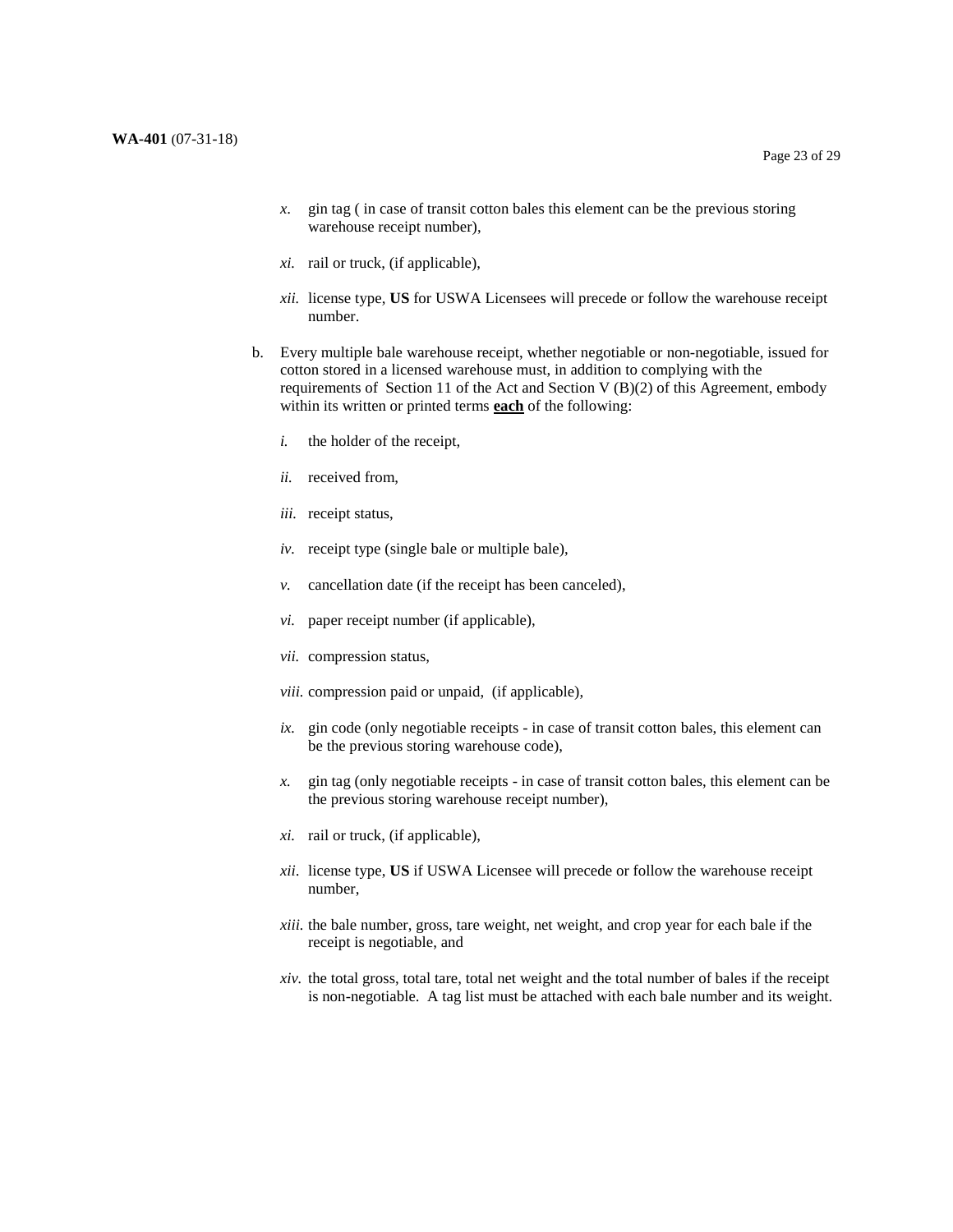#### **VII. Service Licenses**

 No person will in any way represent themselves to be a sampler, classifier, and/or weigher licensed under the USWA unless holding an un-suspended and un-revoked license issued to that person under the USWA.

A. Warehouse Operator's Responsibility

The Warehouse Operator is responsible for **each** of the following:

- 1. having at least one person licensed to perform needed services for the warehouse,
- 2. posting the certificate of license for all licensees, and
- 3. notifying the Warehouse and Commodity Management Division (**any** of these):
	- a. when a licensee discontinues service to the warehouse, or
	- b. when a licensee is no longer used by the Warehouse Operator.
- B. Applicant's Responsibility

The Applicant for service licensing under the USWA:

- 1. must make application to AMS for license to sample, classify and weigh cotton on forms furnished by AMS. Each application must (**each** criteria must be met):
	- a. **be signed** by the applicant,
	- authorized to perform the duties of a licensed sampler, classifier and/or weigher, b. **be certified** by a statement from the Warehouse Operator that the applicant is competent and
	- c. **be certified** by the Warehouse Operator that the applicant can correctly sample and/or classify cotton in accordance with the Official Standards of the United States,
	- d. **be certified** by the Warehouse Operator that the applicant can correctly weigh cotton, and
	- e. **furnish** such additional information as requested by AMS.
- 2. may be required to submit to an examination or test to show ability to properly sample, classify and/or weigh cotton and also make available for inspection copies of the standards of sampling, classifying or the weighing apparatus, used or to be used.
- C. Duties of the Sampler, Classifier and Weigher

 Each sampler, classifier and weigher whose license remains in effect must (do **each** the following as they apply):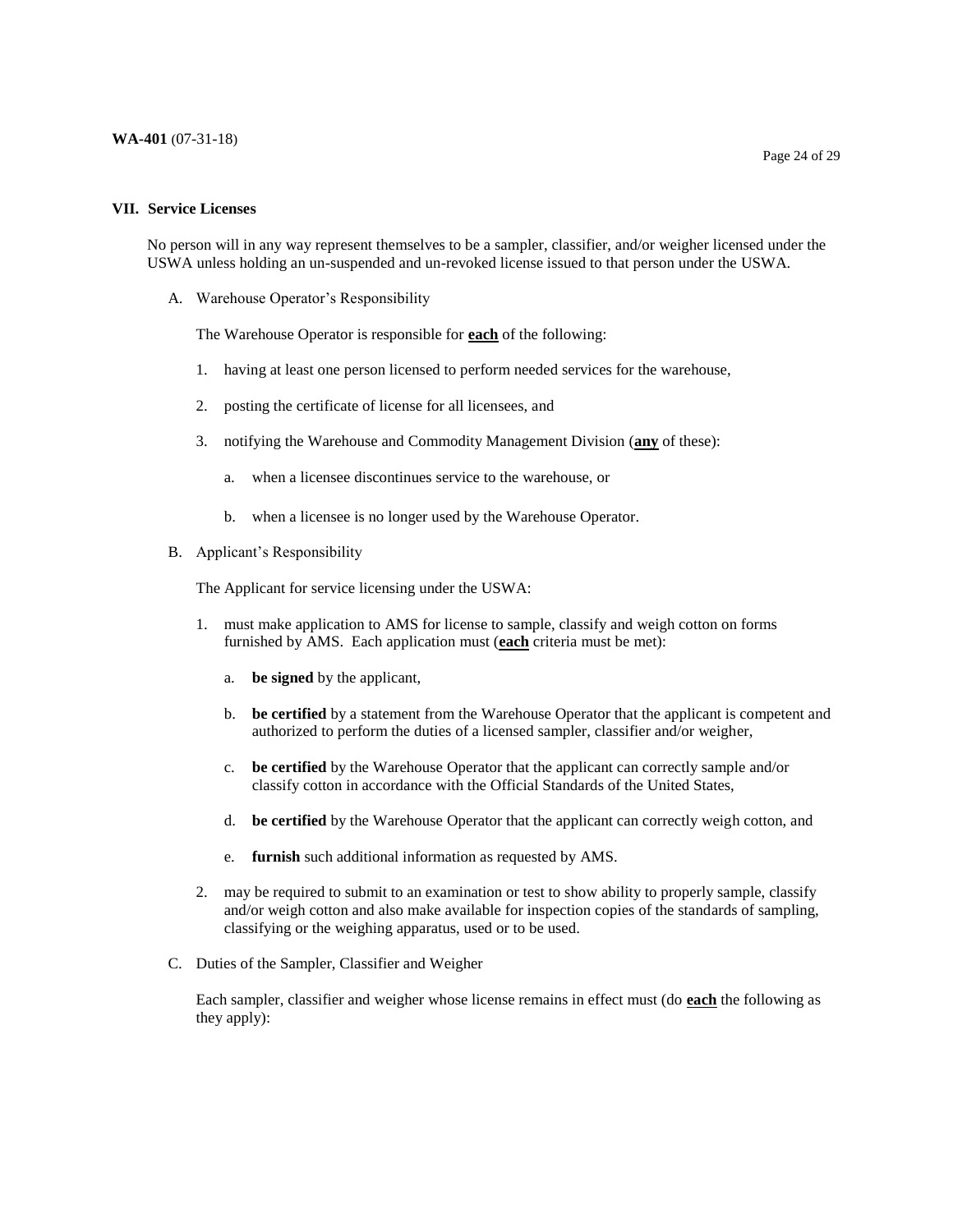- 1. **classify or weigh** and certificate the class or weight, respectively, of cotton stored or to be stored in the licensed warehouse to which the license applies without discrimination, as soon as practicable, upon reasonable terms, if such cotton is offered under such conditions as permit the proper performance of such functions; except that no class or weight certificate need be issued when the class or weight so determined is entered on a receipt by the licensed classifier or weigher making the determination,
- 2. **sample cotton** when requested, stored or to be stored in the licensed warehouse for which they hold a license, in accordance with the standards set forth in the regulations at 7 CFR Part 28. No class or weight certificate will be issued under the USWA, for cotton not in the custody of the Warehouse Operator for purposes of storage. Cotton not in the custody of the Warehouse Operator for such purpose may be sampled by a licensed sampler,
- 3. **keep** the license certificate to sample, classify and/or weigh conspicuously posted at the place where those duties are performed or as directed by AMS,
- 4. **permit** any USDA authorized person to inspect or examine, on any business day during the usual hours of business, their books, papers, records, and accounts relating to the performance of their duties under the USWA and assist any such officer or agent in the inspection or examination as far as it relates to the performance of the duties of such sampler, classifier or weigher under the USWA,
- 5. **keep** for a period of one year, in a place accessible to interested parties, a copy of each certificate issued and file the certificate with the warehouse in which the cotton covered by the certificates is stored, and
- 6. **in addition** to meeting the requirements in 1 through 5 of this Sub-Section **shall be subject** to suspension or revocation under conditions described in Section XII. "Warehouse Operator Failures, Defaults - Remedies".

#### **VIII. Weight Certificates**

- A. Each weight certificate issued under the USWA by a licensed weigher must be in a form approved by AMS, and include **each** of the following information within its terms:
	- 1. the caption "United States Warehouse Act, Cotton Weight Certificate,"
	- 2. whether it is an original, a duplicate, or other copy, and that it is not negotiable,
	- 3. the name and location of the warehouse in which the cotton is or is to be stored,
	- 4. the date of the certificate,
	- 5. the consecutive number of the certificate,
	- 6. the location of the cotton at the time of weighing,
	- 7. the identification of each bale of cotton by the tag number given to the bale in accordance with this Agreement or if there is no such tag number by other marks or numbers,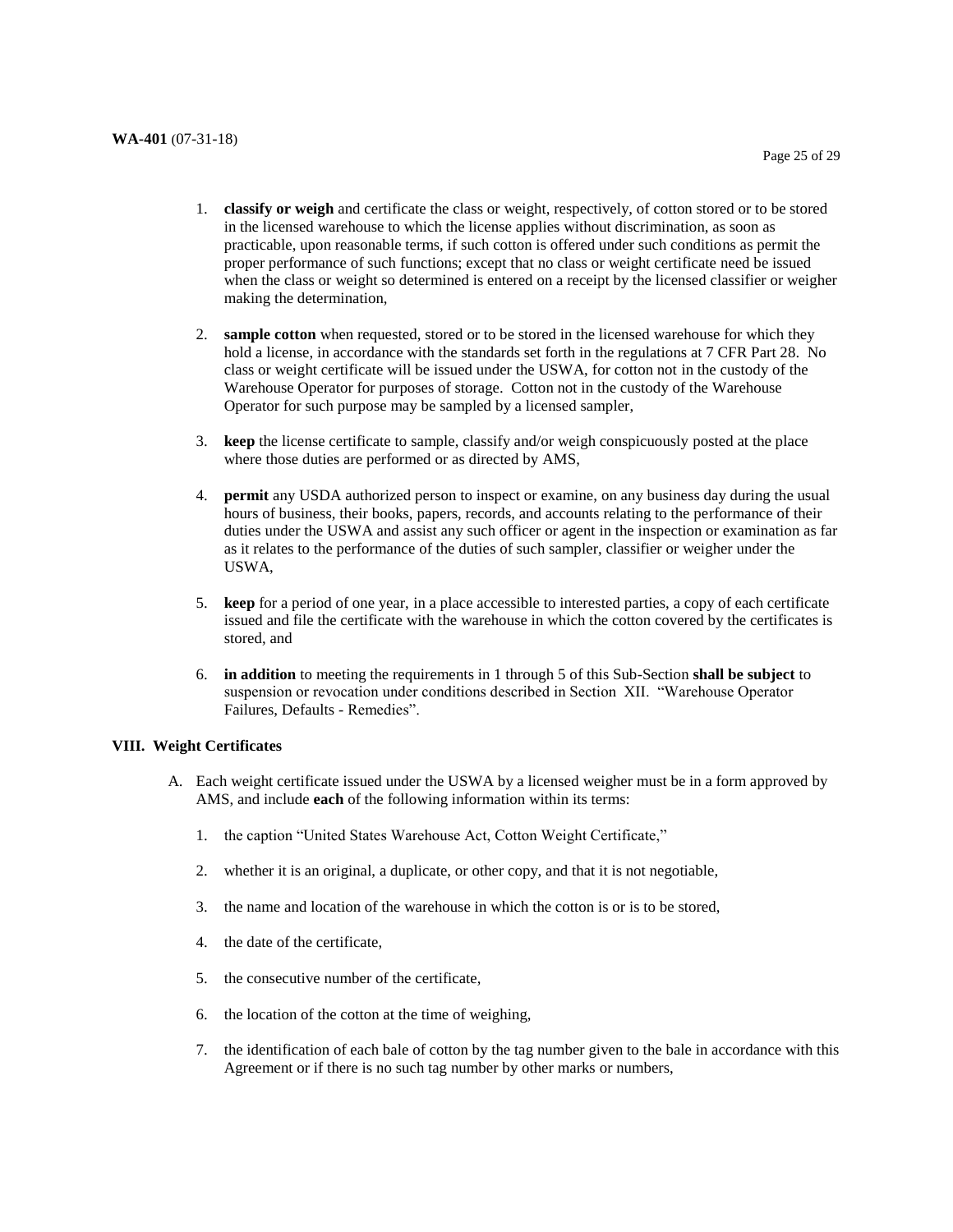- 9. A statement that the certificate is issued by a weigher licensed under the USWA, and
- 10. The signature of the licensed weigher.
- B. In addition to the provisions of paragraph A, the weight certificate may include any other matter not inconsistent with the USWA or 7 CFR Part 735 provided the authorization of the AMS is first secured.

#### **IX. Cotton Classification**

A. Official Cotton Standards of the United States

 The official cotton standards, established and promulgated under the United States Cotton Standards Act are hereby adopted as the official cotton standards for the purposes of the USWA and 7 CFR Part 735.

B. Access to the Cotton Standards

 The Warehouse Operator and each licensed classifier will maintain, or have access to, a set of the Official Cotton Standards of the United States, or such parts thereof as AMS may deem necessary for use in the locality in which the licensed warehouse is located.

#### **X. Cotton Classing Appeals**

 If an appeal of the classing is made, the Warehouse Operator will assist in accordance with the standards set forth in the regulations at 7 CFR Part 28 and administered by the AMS.

#### **XI. Dispute Resolution and Arbitration**

- A. A person may initiate legal action in any court of competent jurisdiction concerning a claim for noncompliance or an unresolved dispute with respect to activities authorized under the USWA.
- B. Any claim for noncompliance or an unresolved dispute between a Warehouse Operator or provider and another party with respect to activities authorized under the USWA may be resolved by the parties through mutually-agreed upon arbitration procedures.
- C. In no case will AMS provide assistance or representation to parties involved in an arbitration proceeding arising with respect to activities authorized under the USWA.

#### **XII. Fines and Penalties**

 The Warehouse Operator and their employees are subject to the provisions of criminal and civil fraud statutes that apply to making a false certification or statement, illegal conversion or removal of cotton from USWA licensed space, fraudulent adjustments or correction, and concealment of operational or financial condition and as such may be punishable by imprisonment, fines, and other penalties including but are not limited to the following: 18 U.S.C. 286, 287, 371, 641, 651, 1001, and 1014; and 31 U.S.C. 3729.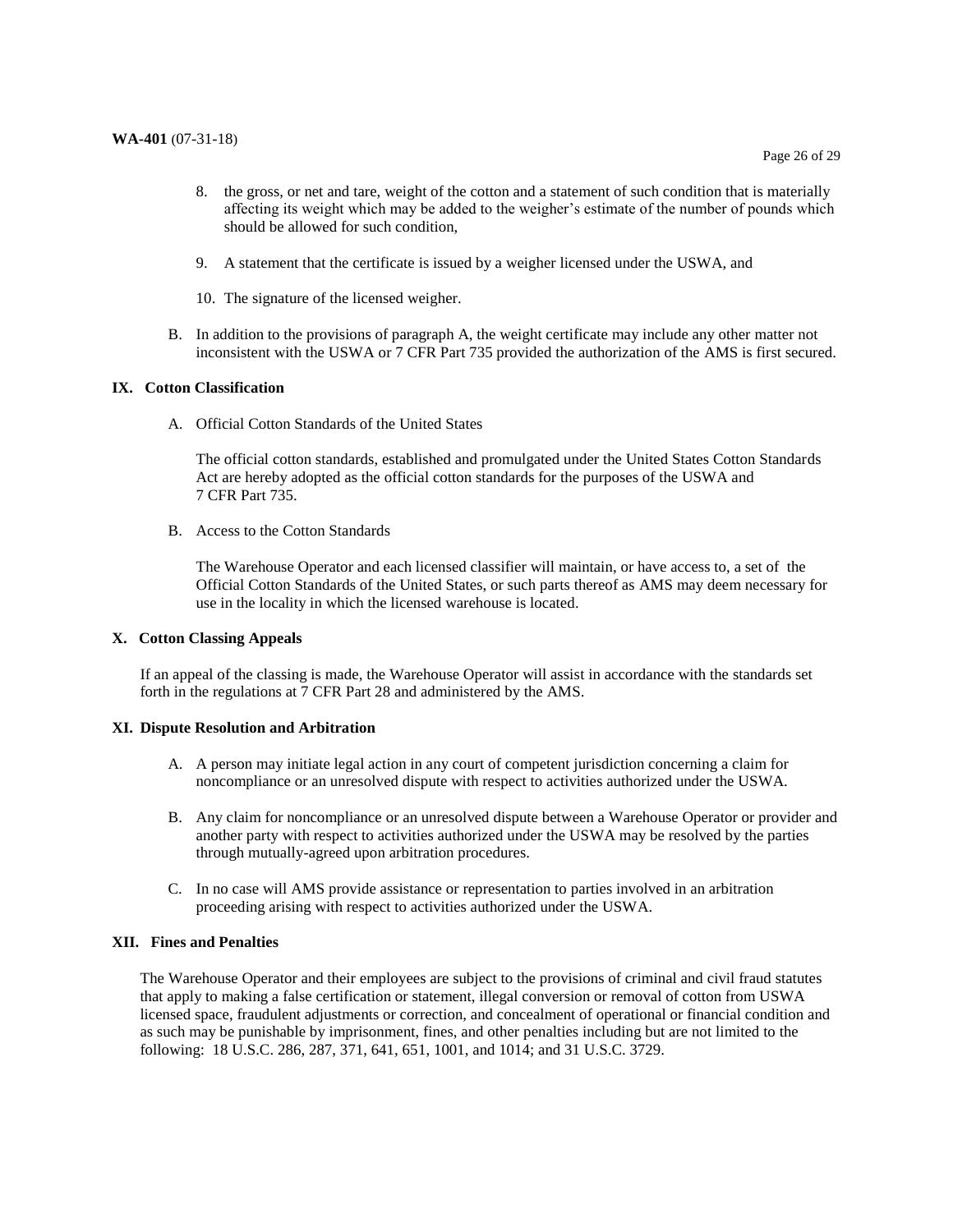#### **WA-401** (07-31-18)

#### **XIII. Warehouse Operator Failures, Defaults - Remedies**

- A. AMS may initiate suspension or revocation of a Warehouse Operator's license and liquidation of cotton storage:
	- 1. In the event of (**any** of these):
		- a. failure to (do **any** of these):
			- *i.* perform services required in this Agreement,
			- *ii.* maintain minimum financial requirements,
			- *iii*. provide proper financial statements, or
			- *iv*. maintain control of the warehouse,
		- b. commission of a fraudulent act.
- B. Suspension, revocation and liquidation are taken in accordance with the adverse determination rules in 7 CFR Part 735 which provide for hearing.
- C. The USWA Warehouse Operator may request cancellation of their license and, if appropriate, liquidation of obligations, in which case their USWA license will be revoked and liquidation accomplished if appropriate.
- D. Upon a finding of failure, or Warehouse Operator's request, or commission of a fraud, AMS may (take **any** of these actions):
	- 1. seize and take possession of **any** of the following:
		- a. any cotton within the facilities licensed by the Warehouse Operator,
		- b. all books and papers and property used in the operation of the warehouse.
	- 2. liquidate the cotton inventory,
	- 3. recover necessary expenses for these close out procedures.
- E. Bankruptcy

 Certain terms and conditions of this Agreement may be subject to the authority of a Federal Bankruptcy Court's jurisdiction regarding the disbursement of liquidated inventory proceeds and associated expenses and charges.

- F. Should a liquidation become necessary, depositors or lawful owners will receive their claims in the following order:
	- 1. Warehouse receipted and verifiable un-receipted storage obligations claims,
	- 2. Disputed storage obligation claims,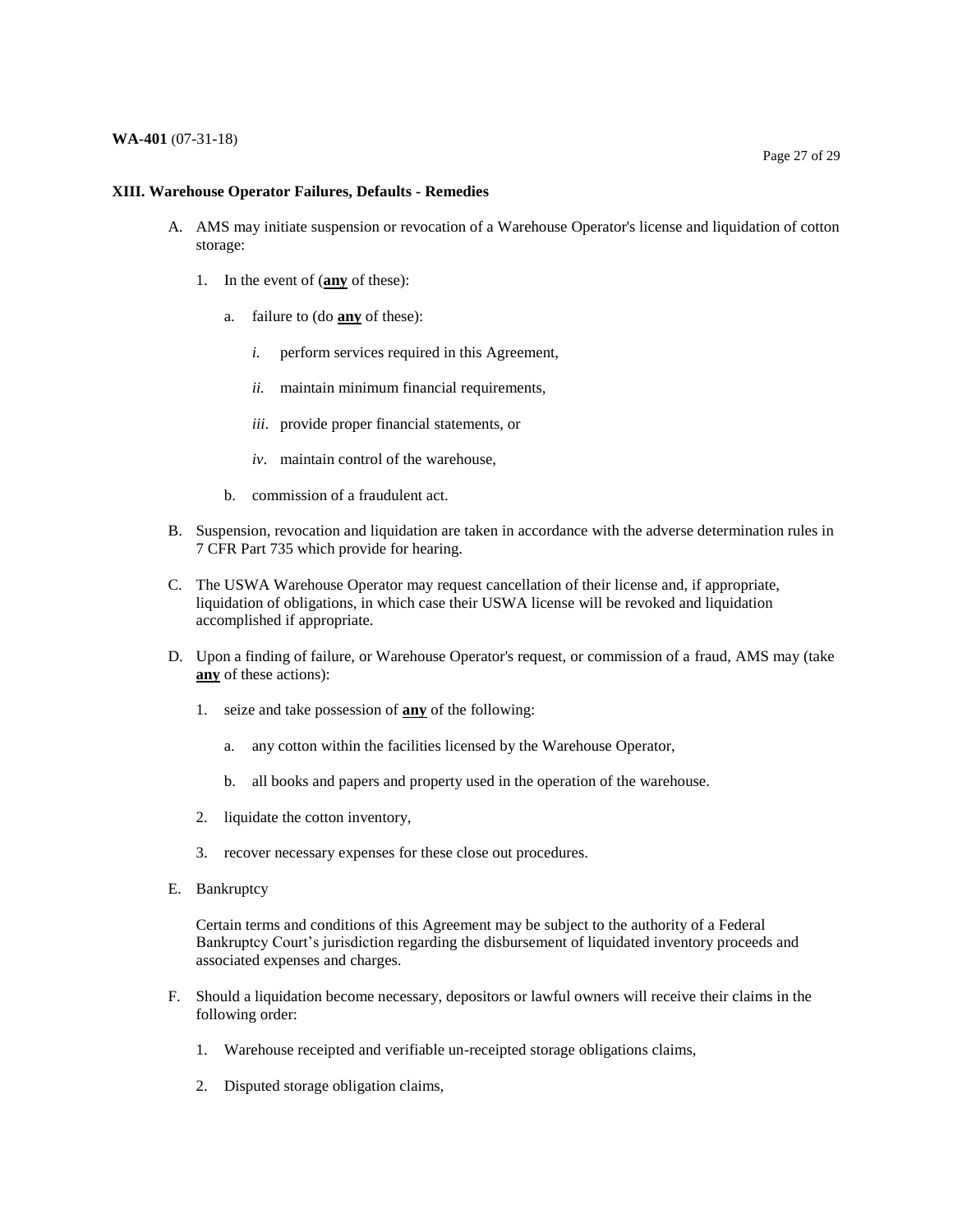- 3. Lien holder claims for warehouse charges, and
- 4. Warehouse owned claims.

#### **XIV. Fees**

 AMS is authorized to collect fees to cover the administration of the warehouse activities. The rates of fees are set by AMS. All fees collected under this Agreement will be credited to the account that incurs the costs of administering the warehousing activities and are available without further appropriation and without regard to fiscal year concerns. A schedule showing the current fees or any fee changes is provided as an addendum to this Agreement. The fees for the cotton warehouse and related service licenses are detailed in the attached addendum.

 **NOTE:** Fees remaining unpaid subject the Warehouse Operator to suspension or revocation of their license.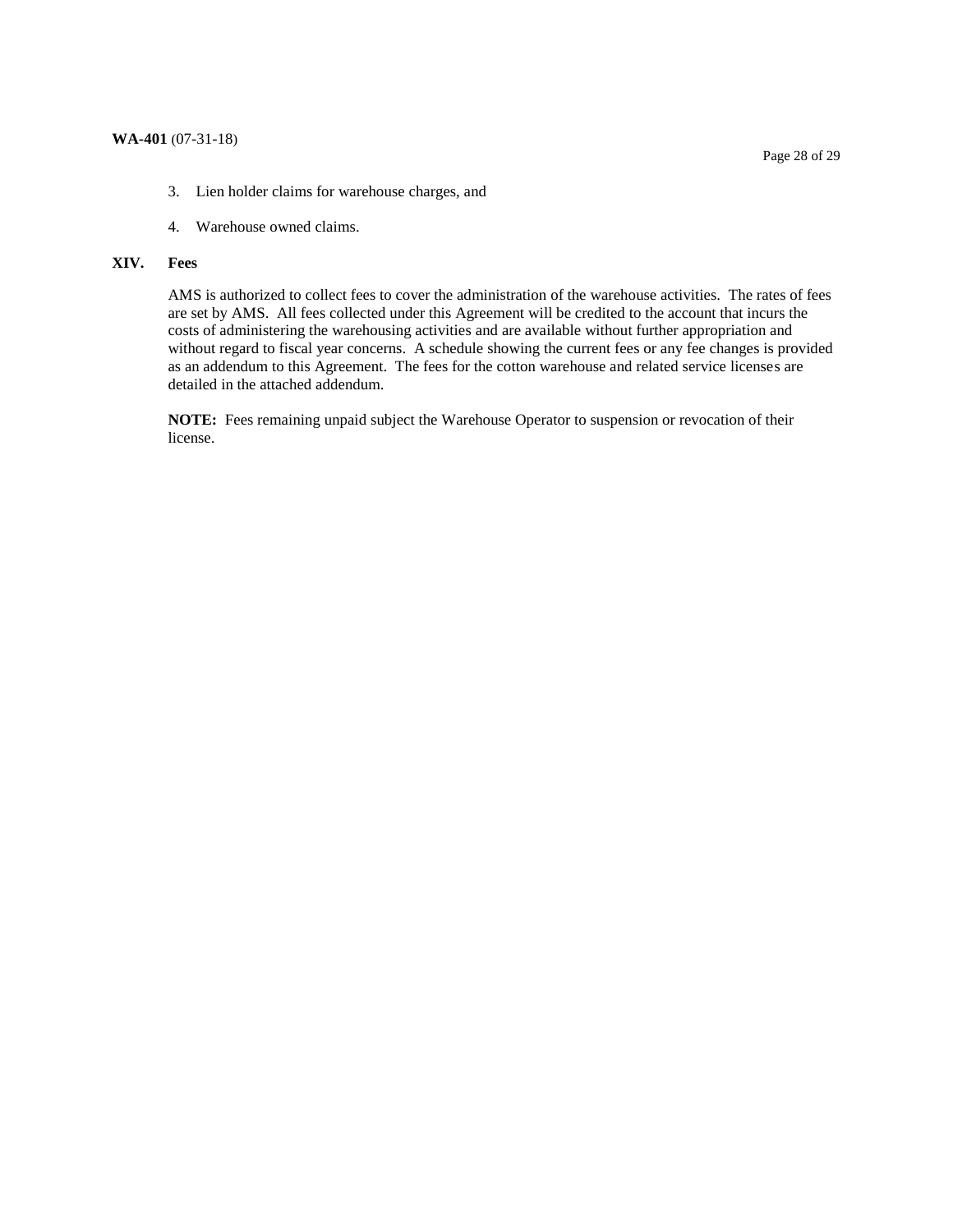Page 29 of 29

|                | This Agreement forms a part of license number                                                                                                                                                                                                                                                                                                                                                                                                                                                                                                                                                                                                                                                                                                                                                                                                                                                                                                                                                                                                                                                                                                                                                                                |                    |                           |                | for  |
|----------------|------------------------------------------------------------------------------------------------------------------------------------------------------------------------------------------------------------------------------------------------------------------------------------------------------------------------------------------------------------------------------------------------------------------------------------------------------------------------------------------------------------------------------------------------------------------------------------------------------------------------------------------------------------------------------------------------------------------------------------------------------------------------------------------------------------------------------------------------------------------------------------------------------------------------------------------------------------------------------------------------------------------------------------------------------------------------------------------------------------------------------------------------------------------------------------------------------------------------------|--------------------|---------------------------|----------------|------|
|                |                                                                                                                                                                                                                                                                                                                                                                                                                                                                                                                                                                                                                                                                                                                                                                                                                                                                                                                                                                                                                                                                                                                                                                                                                              |                    |                           | License Number |      |
|                |                                                                                                                                                                                                                                                                                                                                                                                                                                                                                                                                                                                                                                                                                                                                                                                                                                                                                                                                                                                                                                                                                                                                                                                                                              |                    |                           |                |      |
|                |                                                                                                                                                                                                                                                                                                                                                                                                                                                                                                                                                                                                                                                                                                                                                                                                                                                                                                                                                                                                                                                                                                                                                                                                                              | Warehouse Operator |                           |                | at   |
|                |                                                                                                                                                                                                                                                                                                                                                                                                                                                                                                                                                                                                                                                                                                                                                                                                                                                                                                                                                                                                                                                                                                                                                                                                                              |                    |                           |                |      |
|                |                                                                                                                                                                                                                                                                                                                                                                                                                                                                                                                                                                                                                                                                                                                                                                                                                                                                                                                                                                                                                                                                                                                                                                                                                              |                    |                           |                |      |
|                |                                                                                                                                                                                                                                                                                                                                                                                                                                                                                                                                                                                                                                                                                                                                                                                                                                                                                                                                                                                                                                                                                                                                                                                                                              |                    | Licensed Location (s)     |                |      |
|                | and is effective this                                                                                                                                                                                                                                                                                                                                                                                                                                                                                                                                                                                                                                                                                                                                                                                                                                                                                                                                                                                                                                                                                                                                                                                                        |                    | οf                        |                |      |
|                |                                                                                                                                                                                                                                                                                                                                                                                                                                                                                                                                                                                                                                                                                                                                                                                                                                                                                                                                                                                                                                                                                                                                                                                                                              | Day                |                           | Month          | Year |
|                |                                                                                                                                                                                                                                                                                                                                                                                                                                                                                                                                                                                                                                                                                                                                                                                                                                                                                                                                                                                                                                                                                                                                                                                                                              |                    |                           |                |      |
|                |                                                                                                                                                                                                                                                                                                                                                                                                                                                                                                                                                                                                                                                                                                                                                                                                                                                                                                                                                                                                                                                                                                                                                                                                                              |                    | <b>Warehouse Operator</b> |                |      |
|                |                                                                                                                                                                                                                                                                                                                                                                                                                                                                                                                                                                                                                                                                                                                                                                                                                                                                                                                                                                                                                                                                                                                                                                                                                              |                    |                           |                |      |
|                | By                                                                                                                                                                                                                                                                                                                                                                                                                                                                                                                                                                                                                                                                                                                                                                                                                                                                                                                                                                                                                                                                                                                                                                                                                           |                    |                           |                |      |
|                |                                                                                                                                                                                                                                                                                                                                                                                                                                                                                                                                                                                                                                                                                                                                                                                                                                                                                                                                                                                                                                                                                                                                                                                                                              |                    |                           |                |      |
|                |                                                                                                                                                                                                                                                                                                                                                                                                                                                                                                                                                                                                                                                                                                                                                                                                                                                                                                                                                                                                                                                                                                                                                                                                                              |                    |                           |                |      |
|                |                                                                                                                                                                                                                                                                                                                                                                                                                                                                                                                                                                                                                                                                                                                                                                                                                                                                                                                                                                                                                                                                                                                                                                                                                              | Date (MM-DD-YYYY)  |                           |                |      |
|                |                                                                                                                                                                                                                                                                                                                                                                                                                                                                                                                                                                                                                                                                                                                                                                                                                                                                                                                                                                                                                                                                                                                                                                                                                              |                    |                           |                |      |
|                | For Agricultural Marketing Service                                                                                                                                                                                                                                                                                                                                                                                                                                                                                                                                                                                                                                                                                                                                                                                                                                                                                                                                                                                                                                                                                                                                                                                           | By                 |                           |                |      |
|                | Please sign this form and return it to:                                                                                                                                                                                                                                                                                                                                                                                                                                                                                                                                                                                                                                                                                                                                                                                                                                                                                                                                                                                                                                                                                                                                                                                      |                    |                           |                |      |
|                | Warehouse and Commodity Management Division                                                                                                                                                                                                                                                                                                                                                                                                                                                                                                                                                                                                                                                                                                                                                                                                                                                                                                                                                                                                                                                                                                                                                                                  |                    |                           |                |      |
| Mail Stop 9148 |                                                                                                                                                                                                                                                                                                                                                                                                                                                                                                                                                                                                                                                                                                                                                                                                                                                                                                                                                                                                                                                                                                                                                                                                                              |                    |                           |                |      |
|                | Post Office Box 419205                                                                                                                                                                                                                                                                                                                                                                                                                                                                                                                                                                                                                                                                                                                                                                                                                                                                                                                                                                                                                                                                                                                                                                                                       |                    |                           |                |      |
|                | Kansas City, Missouri 64141-6205                                                                                                                                                                                                                                                                                                                                                                                                                                                                                                                                                                                                                                                                                                                                                                                                                                                                                                                                                                                                                                                                                                                                                                                             |                    |                           |                |      |
|                | Phone: 816-926-6474                                                                                                                                                                                                                                                                                                                                                                                                                                                                                                                                                                                                                                                                                                                                                                                                                                                                                                                                                                                                                                                                                                                                                                                                          |                    |                           |                |      |
| Fax:           | 844-930-0174                                                                                                                                                                                                                                                                                                                                                                                                                                                                                                                                                                                                                                                                                                                                                                                                                                                                                                                                                                                                                                                                                                                                                                                                                 |                    |                           |                |      |
| NOTE:          | The following statement is made in accordance with the Privacy Act of 1974 (5 U.S.C. 552a - as amended). The authority for requesting the information identified on this form<br>is 7 CFR Part 735, 7 CFR Part 1427, the United States Warehouse Act (Pub. L. 106-472), and the Commodity Credit Corporation Charter Act (15 U.S.C. 714 et seq.). The<br>information will be used to document cotton warehouse operator agreement to abide by the terms and conditions set forth in the Licensing Agreement for Cotton Warehouse<br>Operators. The information collected on this form may be disclosed to other Federal, State, Local government agencies, Tribal agencies, and nongovernmental entities that<br>have been authorized access to the information by statute or regulation and/or as described in applicable Routine Uses identified in the System of Records Notice for<br>USDA/FSA-2, Farm Records File (Automated) and USDA/FSA-3, Consultants File. Providing the requested information is voluntary. However, failure to furnish the requested<br>information will result in a determination of ineligibility to obtain new licensing or retain existing licensing under the United States Warehouse Act. |                    |                           |                |      |
|                | According to the Paperwork Reduction Act of 1995, an agency may not conduct or sponsor, and a person is not required to respond to, a collection of information unless it<br>displays an OMB control number. The valid OMB control number of this information collection is 0581-0305. The time required to complete this information collection is<br>estimated to average 30 minutes per response, including the time for reviewing instructions, searching existing data sources, gathering and maintaining the data needed, and<br>completing and reviewing the collection of information.                                                                                                                                                                                                                                                                                                                                                                                                                                                                                                                                                                                                                               |                    |                           |                |      |
|                | The provisions of appropriate criminal and civil fraud, privacy, and other statutes may be applicable to the information provided. RETURN THIS COMPLETED FORM TO THE<br>WAREHOUSE AND COMMODITY MANAGEMENT DIVISION, STOP 9148, P.O. BOX 419205, KANSAS CITY, MO 64141-6205.                                                                                                                                                                                                                                                                                                                                                                                                                                                                                                                                                                                                                                                                                                                                                                                                                                                                                                                                                 |                    |                           |                |      |
|                | In accordance with Federal civil rights law and U.S. Department of Agriculture (USDA) civil rights regulations and policies, the USDA, its Agencies, offices, and employees, and institutions<br>participating in or administering USDA programs are prohibited from discriminating based on race, color, national origin, religion, sex, gender identity (including gender expression), sexual<br>orientation, disability, age, marital status, family/parental status, income derived from a public assistance program, political beliefs, or reprisal or retaliation for prior civil rights activity, in any<br>program or activity conducted or funded by USDA (not all bases apply to all programs). Remedies and complaint filing deadlines vary by program or incident.                                                                                                                                                                                                                                                                                                                                                                                                                                               |                    |                           |                |      |

s with disabilities<br>sible Agency or U<br><sup>,</sup> made available i Persons with disabilities who require alternative means of communication for program information (e.g., Braille, large print, audiotape, American Sign Language, etc.) should contact the<br>responsible Agency or USDA's TARGET

*ile a pr*<br>y USDA<br>ur compl<br>10; (2) fa To file a program discrimination complaint, complete the USDA Program Discrimination Complaint Form, AD-3027, found online at <u>http://www.ascr.usda.gov/complaint\_filing\_cust.html</u> and at<br>any USDA office or write a letter a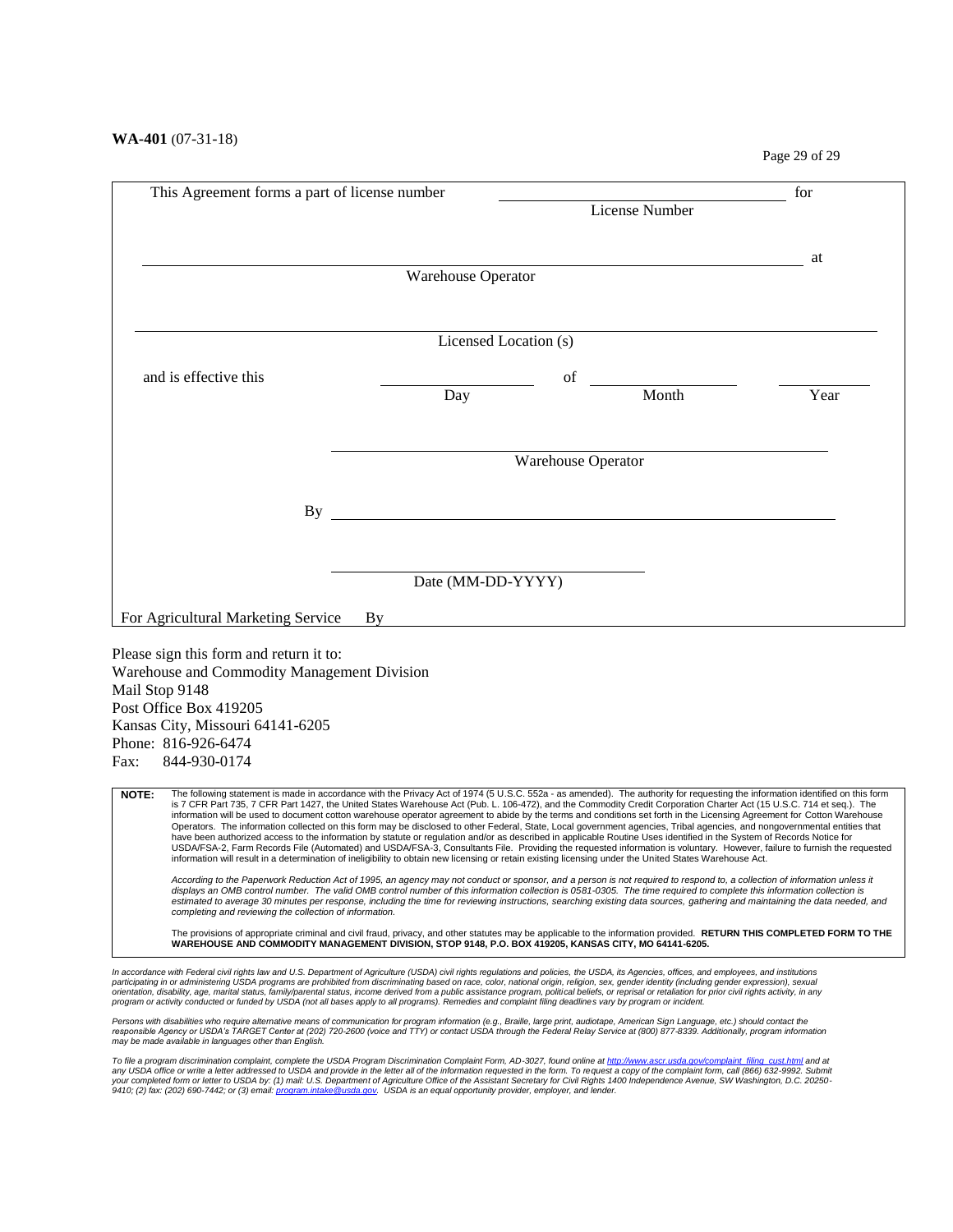## **ADDENDUM I**

## **FEES**

| <b>Fee Table - Cotton Warehouse Operators</b><br><b>United States Warehouse Act</b> |                           |                                                         |                                |                                   |                                                                                       |                                                                                        |
|-------------------------------------------------------------------------------------|---------------------------|---------------------------------------------------------|--------------------------------|-----------------------------------|---------------------------------------------------------------------------------------|----------------------------------------------------------------------------------------|
| <b>Effective October 1, 2000</b>                                                    |                           |                                                         |                                |                                   |                                                                                       |                                                                                        |
| <b>License</b><br><b>Action</b>                                                     | <b>Service</b><br>License | <b>Inspection</b><br><b>Fee</b>                         | <b>ANNUAL USER FEES</b>        |                                   |                                                                                       |                                                                                        |
| Fee                                                                                 | Fee                       |                                                         | Capacities<br>(bales)<br>Range |                                   | User Fee                                                                              |                                                                                        |
|                                                                                     |                           |                                                         |                                |                                   | <b>With</b><br>CSA*                                                                   | Without<br><b>CSA</b>                                                                  |
| \$80                                                                                | \$35                      | \$16 per<br>1,000 Bales<br>of Capacity<br>\$160<br>MIN. | $\mathbf{1}$                   | 20,000                            | \$560                                                                                 | \$1,115                                                                                |
|                                                                                     |                           |                                                         | 20,001                         | 40,000                            | 730                                                                                   | 1,460                                                                                  |
|                                                                                     |                           |                                                         | 40,001                         | 60,000                            | 895                                                                                   | 1,790                                                                                  |
|                                                                                     |                           |                                                         | 60,001                         | 80,000                            | 1,125                                                                                 | 2,245                                                                                  |
|                                                                                     |                           |                                                         | 80,001                         | 100,000                           | 1,400                                                                                 | 2,800                                                                                  |
|                                                                                     |                           |                                                         | 100,001                        | 120,000                           | 1,680                                                                                 | 3,355                                                                                  |
|                                                                                     | MAX \$1600                | 120,001                                                 | 140,000                        | 1,955                             | 3,915                                                                                 |                                                                                        |
|                                                                                     |                           |                                                         | 140,001                        | 160,000                           | 2,240                                                                                 | 4,475                                                                                  |
|                                                                                     |                           |                                                         |                                | In excess<br>of<br>160,000<br>B/C | \$2,240<br>plus \$60<br>per 5,000<br>b/c over<br>160,000<br>or<br>fraction<br>thereof | \$4,475<br>plus \$110<br>per 5,000<br>b/c over<br>160,000<br>or<br>fraction<br>thereof |

\*CSA = CCC Cotton Storage Agreement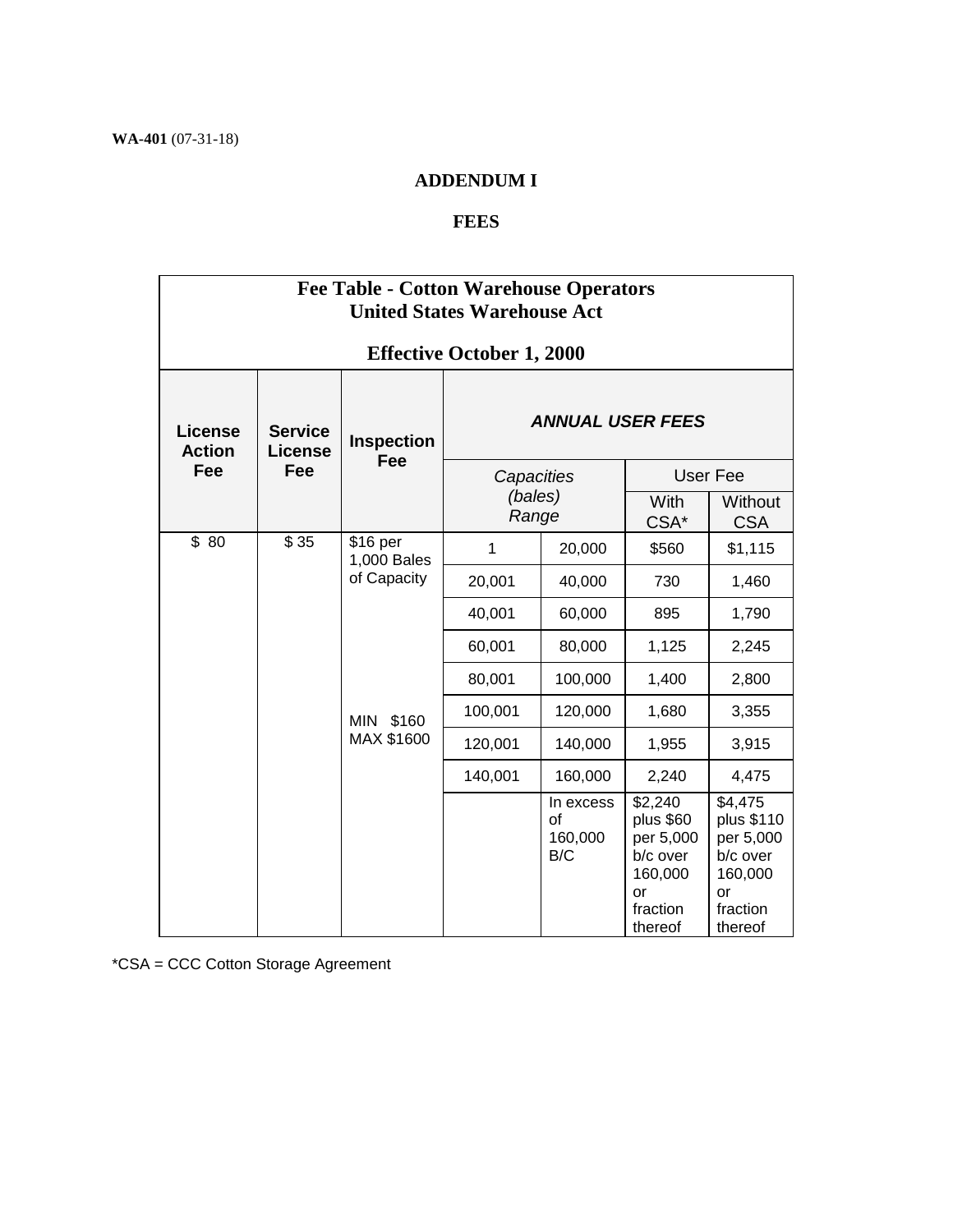## <span id="page-33-0"></span>**Instructions For WA-401**

## *LICENSING AGREEMENT FOR COTTON WAREHOUSE OPERATORS*

**Warehouse and Commodity Management Division (WCMD) staff supplies cotton warehouse operators with the standard Cotton Warehouse Licensing Agreement provisions in this form. The Warehouse Operator reviews the provisions of the Agreement and signs the document indicating agreement to abide by the provisions.** 

**This form is generally prepared by the Warehouse and Commodity Management Division staff and mailed, e- mailed, faxed or otherwise delivered to the warehouse operator for execution by signature and submission of the original of the completed form in hard copy or facsimile to the Warehouse and Commodity Management Division, STOP 9148, P.O. Box 419205, Kansas City, MO 64141-6205; or FAX 844- 930-0174.** 

 **electronically are available to those customers with access credentials only. If you would Customers who have established electronic access credentials with WCMD may electronically transmit this form to WCMD. Features for transmitting the form like to establish online access credentials with USDA, follow the instructions provided at the USDA eForms web site.** 

*Generally prepared by the Warehouse and Commodity Management Division and provided to the warehouse operator for signature.*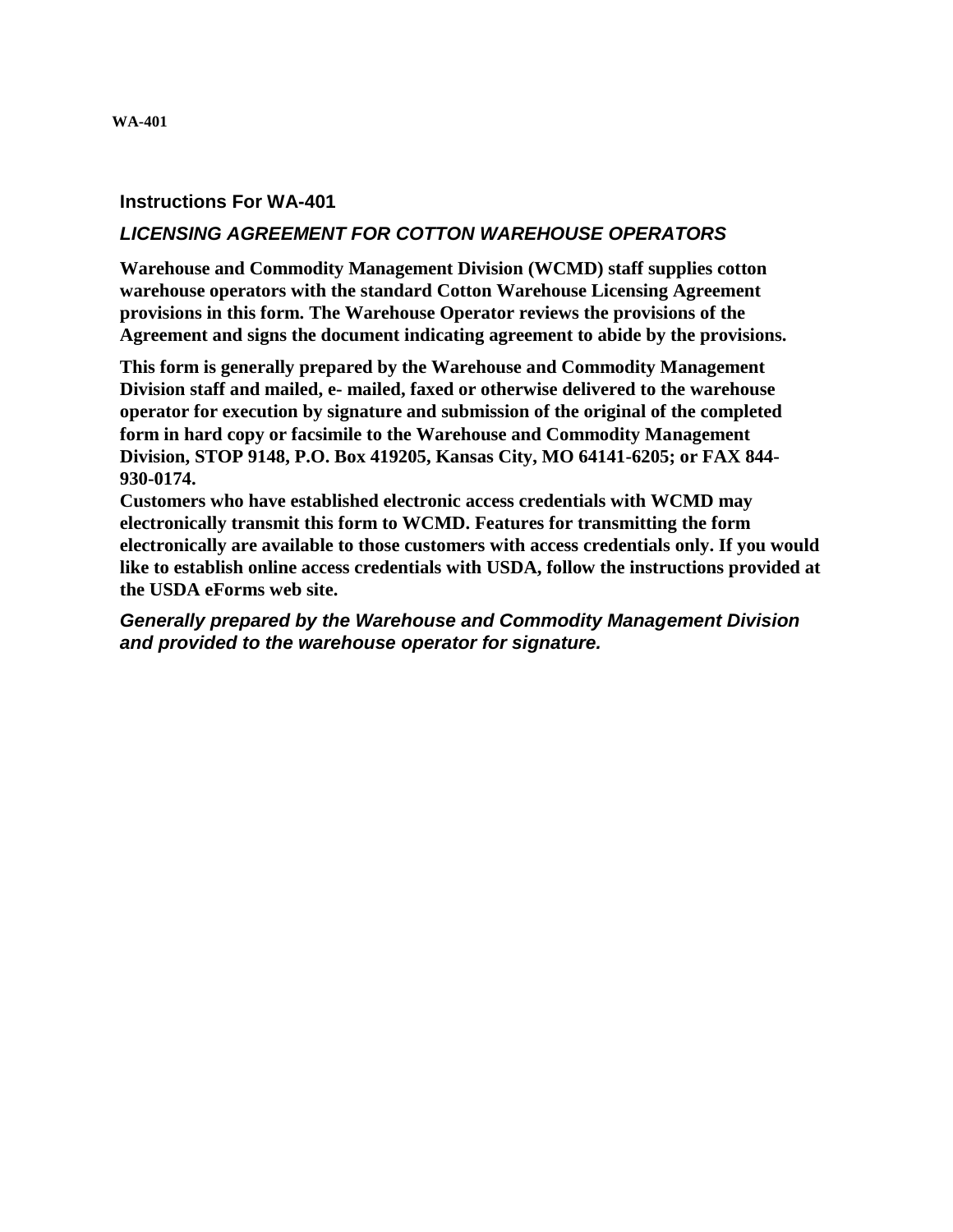## **WA-401**

| neeueu, coniuci wuwin.                             |                                                                                                                                                  |  |  |  |
|----------------------------------------------------|--------------------------------------------------------------------------------------------------------------------------------------------------|--|--|--|
| <b>Fld Name /</b>                                  | <b>Instruction</b>                                                                                                                               |  |  |  |
| The Title and<br>Table of<br><b>Contents Pages</b> | Enter USWA license number in the blank named "License Number".<br>Enter the effective date of the Agreement in the blank named "Effective Date". |  |  |  |

## *The following items may be prepared by the Warehouse Operator, but if assistance is needed, contact WCMD.*

| The Last Page | Enter the USWA license number in the blank named "License Number".                                                                                                                                                                                   |  |  |  |
|---------------|------------------------------------------------------------------------------------------------------------------------------------------------------------------------------------------------------------------------------------------------------|--|--|--|
|               | Enter the Warehouse Operator's complete name in the blank named<br>"Warehouse Operator".                                                                                                                                                             |  |  |  |
|               | For Example:                                                                                                                                                                                                                                         |  |  |  |
|               | For a <b>proprietor</b> , enter, for example A Susan Doe@.                                                                                                                                                                                           |  |  |  |
|               | For a corporation, enter, for example, A Does, Inc.@, A a BLANK<br>corporation $@$ , where BLANK is the name of the state of incorporation.                                                                                                          |  |  |  |
|               | For a general partnership, enter, for example A Letitia Doe, Frank Doe,<br>Selma Doe, and James Doe, copartners, trading as Doe Farms@ then A under<br>the laws of BLANK@ where BLANK is the state under whose laws the<br>partnership is organized. |  |  |  |
|               | For a <b>limited partnership</b> , enter, for example A Doe Farms Limited<br>Partnership under the laws of BLANK, Selma Doe, General Partner@ where<br>BLANK is the state of organization and under whose laws you operate.                          |  |  |  |
|               | For a limited liability company, enter, for example A doe Farms, L. L. C., a<br>BLANK limited liability company@ where BLANK is the name of the state<br>under which organized)                                                                      |  |  |  |
|               | Enter the licensed locations from the proposed license in the blank named<br>"Licensed Location(s)".                                                                                                                                                 |  |  |  |
|               | Enter the effective date of the licensing Agreement in the blanks "Day"<br>"Month" and "Year".                                                                                                                                                       |  |  |  |
|               | Enter the complete name of the Warehouse Operator in the blank named<br>"Warehouse Operator". (The same as above instruction for Warehouse<br>Operator.)                                                                                             |  |  |  |

*Items completed by the Warehouse Operator.* 

| <b>Fld Name /</b> | <b>Instruction</b> |
|-------------------|--------------------|
| <b>Item No.</b>   |                    |